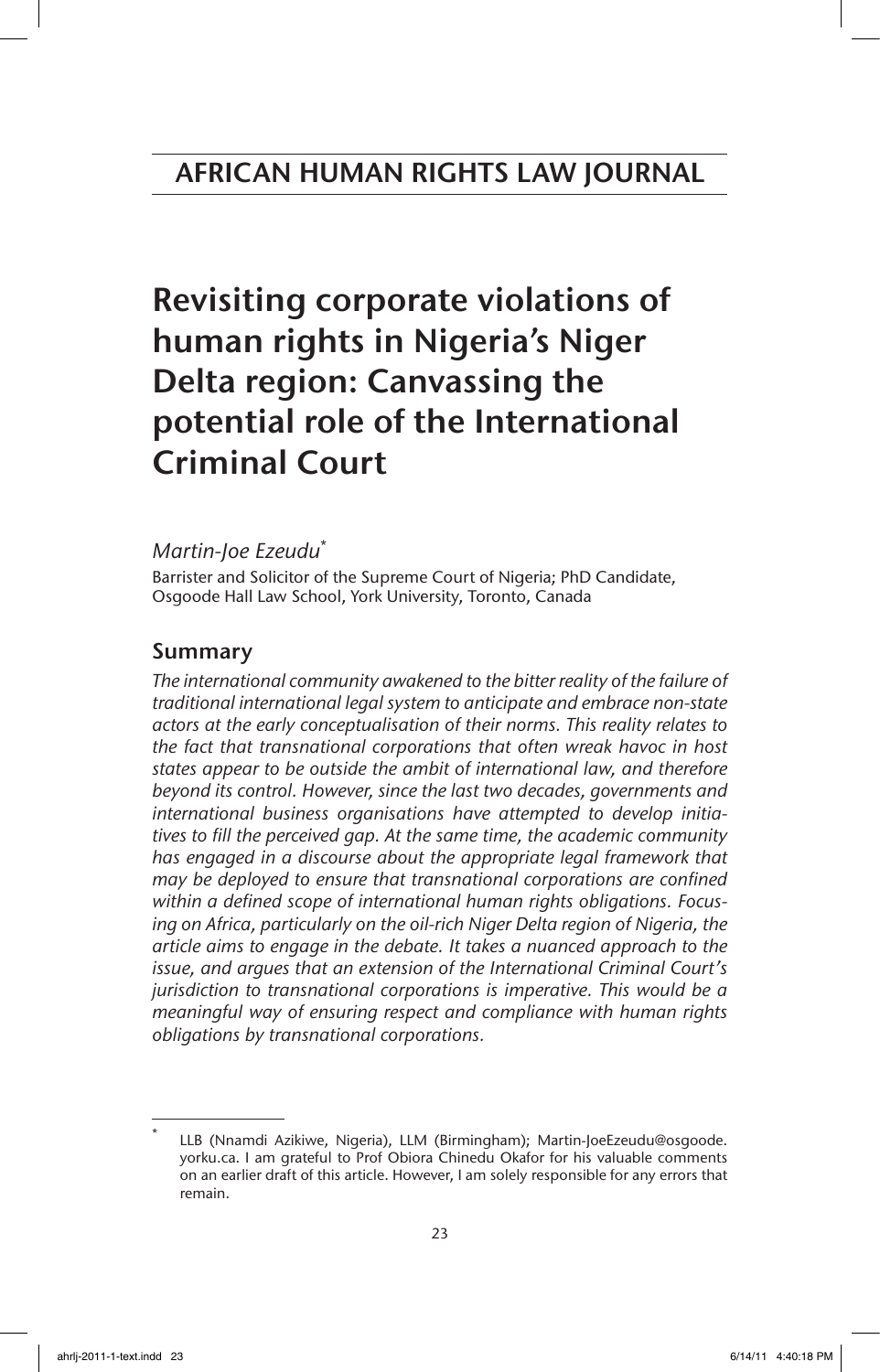## 1 Introduction

Capitalism, globalisation and neo-liberalism have paved the way for the emergence on the international scene of economic colossuses with quasi-legal personality.<sup>1</sup> These modern leviathans wield considerable social and political influence over countries,<sup>2</sup> in addition to their overwhelming economic leverage.<sup>3</sup> This is an apt description of present-day transnational corporations (TNCs). Of course, TNCs, through foreign direct investment in developed and developing countries, create jobs, improve technology and inject capital. $4$  But they equally have a negative impact on the areas where they operate, particularly in poor Third World or developing countries. Frequently, their activities result in human rights violations. The abused human rights are more often than not those that fall within the international definition of economic, social and cultural rights.<sup>5</sup> I do not mean to suggest that civil and politi-

<sup>5</sup> See the International Covenant on Economic, Social and Cultural Rights, adopted 16 December 1966, GA Res 2200 (XXI), UN Doc A/6316 (entered into force 3 January 1976).

 $1$  These actors have full legal personality under the domestic law of the states where they are incorporated. At international law, however, although their existence is acknowledged, they have no legal personality as the traditional international law does not countenance non-state parties. However, to the extent that they can be parties to certain international agreements or treaties, they can be said to be quasi-legal persons. See, generally, P Malanczuk *Akehurst's modern introduction to international law* (1997) 1-7 35-48 75-81 91-108.

<sup>&</sup>lt;sup>2</sup> M Ataman 'The impact of non-state actors on world politics: A challenge to nation states' (2003) 2 *Alternatives* (*Turkish Journal of International Relations*) http://alternativesjournal.net/volume2/ number1/ataman2.htm (accessed 16 March 2011), arguing that 'MNCs challenge the state sovereignty of the host countries. Host countries may lose control over their economies. They create political and social division and prevent the development of domestic industries in host countries.' Note that MNC, which stands for 'multinational corporation', is just another way of referring to TNC.

<sup>3</sup> See, eg, MAL Miller *Third World in global environmental politics* (1995) 35, stating that 'Shell Oil's 1990 gross national income was more than the combined GNPs of Tanzania, Ethiopia, Nepal, Bangladesh, Zaire, Uganda, Nigeria, Kenya and Pakistan – countries that represent almost one-tenth of the World's population'; R McCorquodale 'Feeling the heat of human rights branding: Transnational corporations within the international human rights fence' (2001) 1 *Human Rights and Human Welfare* 1, capturing the economic strength of TNCs by revealing that 'more than half of the top 100 economies are corporations'; S Anderson & J Cavanagh 'Top 200: The rise of global corporate power' (Institute for Policy Studies) http:// www.corpwatch.org/article.php?id=377 (accessed 16 March 2011), stating that '[t]he economic clout of the Top 200 corporations is particularly staggering compared to that of the poorest segment of the world's humanity. The Top 200 corporations' combined sales are 18 times the size of the combined annual income of the 1,2 billion people (24 per cent of the total world population) living in 'severe' poverty.' See also D Kinley & J Tadaki 'From talk to walk: The emergence of human rights responsibilities for corporations at international law' (2004) 44 *Virginia Journal of International Law* 931 933.

<sup>4</sup> Kinley & Tadaki (n 3 above) 933; see also MT Kamminga 'Holding multinational corporations accountable for the human rights abuses: A challenge for the European Community' in P Alston *et al* (eds) *The EU and human rights* (1999) 533 554.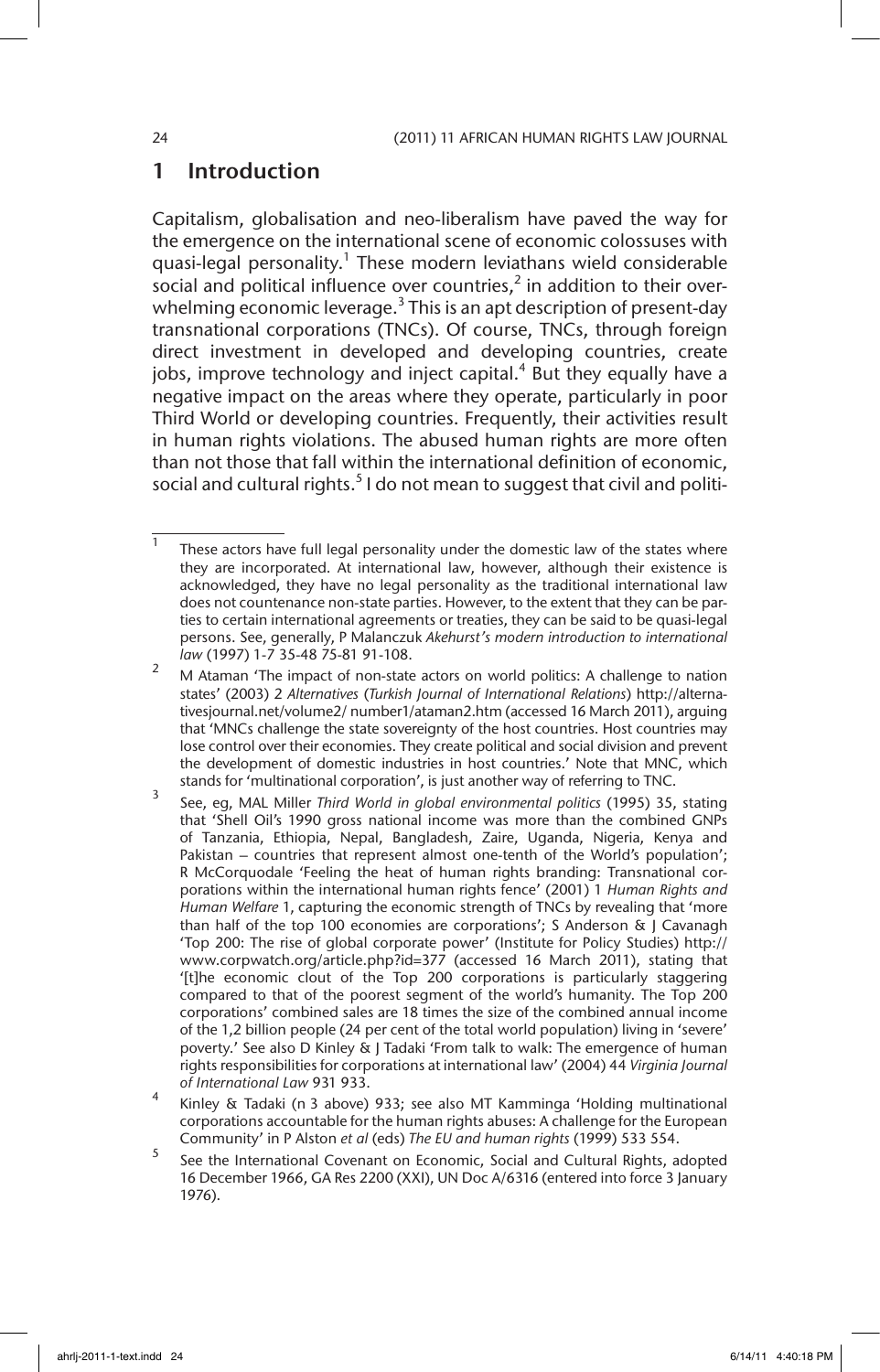cal rights<sup>6</sup> are not tampered with by the TNCs. There have been several documented instances of TNCs' violations of human rights, $^7$  and it is not clear yet when these violations will stop or the obligations thereto responsibly be borne by misbehaving entities.

 Since the last two decades, however, the emphasis has been on the adoption of corporate social responsibility initiatives, international and national in origin, to effectively address concerns regarding human rights violations by TNCs. These widely ineffective initiatives include declarations by international organisations, such as the International Labour Organisation (ILO), $^8$  the Organisation for Economic Co-oper-

Royal Dutch Shell's complicity in environmental degradation, destruction of farmlands, intimidation, torture and murder of Ogoni people in Nigeria had been the subject of litigation. See *Wiwa v Royal Dutch Petroleum Co* 226 F 3d 88 (2000), cert denied, 532 US 941 (2001); *Social and Economic Rights Action Centre (SERAC) & Another v Nigeria* (2001) AHRLR 60 (ACHPR 2001). It is also the centre of discussion in different scholarly articles: B Naanen 'Oil-producing minorities and the restructuring of Nigerian federalism: The case of Ogoni people' (1995) 33 *Journal of Commonwealth and Comparative Politics* 46; EE Osaghae 'The Ogoni uprising: Oil politics, minority agitation and the future of the Nigerian state' (1995) 94 *African Affairs* 325; JG Frynas 'Corporate and state responses to anti-oil protests in the Niger Delta' (2001) 100 *African Affairs* 27; JI Dibua 'Citizenship and resource control in Nigeria: The case of minority communities in the Niger Delta' (2005) 39 *African Spectrum* 5; and CI Obi 'Globalisation and local resistance: The case of Ogoni versus Shell' (1997) 2 *New Political Economy* 137. Recently, CNN reported that pollution and environmental adversity from the operations of oil companies in the Niger Delta are creating a 'human rights tragedy' by exposing the local people to harm from poor health and loss of livelihood. See C Purefoy 'Nigeria oil company rejects damning amnesty report' CNN.com 1 July 2009 http://www.cnn.com/ 2009/WORLD/ africa/07/01/nigeria.amnesty.report/index.html (accessed 16 March 2011). Again, the case of *Doe v Unocal* 963 F Supp 880 (CD Cal 1997) captures Unocal's involvement in forced labour, torture, murder and rape of villagers in the Tenasserim region of Myanmar, formerly known as Burma. These particular human rights violations are discussed further in the following articles: TA Bridgeford 'Imputing human rights obligations on multinational corporations: The Ninth Circuit strikes again in judicial activism' (2003) 18 *American University International Law Review* 1009; and L Bowersett '*Doe v Unocal*: Torturous decision for multinationals doing business in politically unstable environments' (1998) 11 *Pacific McGeorge Global Business and Development Law Journal* 361. In India, Union Carbide Corporation (UCC) of USA is behind the 1984 catastrophic gas leakage in the city of Bhopal, which resulted in about 7 000 deaths and terminal illness in hundreds of thousands of people. See Amnesty International 'Clouds of injustice: Bhopal disaster 20 years on' http:// www.amnesty.org/en/library/info/ASA20/015/2004 (accessed 16 March 2011); and U Baxi & T Paul *Mass disasters and multinational liability: The Bhopal case* (1986). Furthermore, Coca-Cola in Colombia and Phillips-Van Heusen in Guatemala have been reported to be involved in intimidation, torture, kidnapping, unlawful detention and murder of trade union members; and BHP Billiton in Papua New Guinea has also been reported to damage the environment and local people's means of livelihood. See Kinley & Tadaki (n 3 above) 934.

<sup>8</sup> See the ILO Tripartite Declaration of Principles concerning Multinational Enterprises and Social Policy (1978) 17 *International Legal Materials* 422.

<sup>6</sup> See the International Covenant on Civil and Political Rights, adopted 16 December 1966; GA Res 2200 (XXI), UN Doc A/6316 (entered into force 23 March 1976).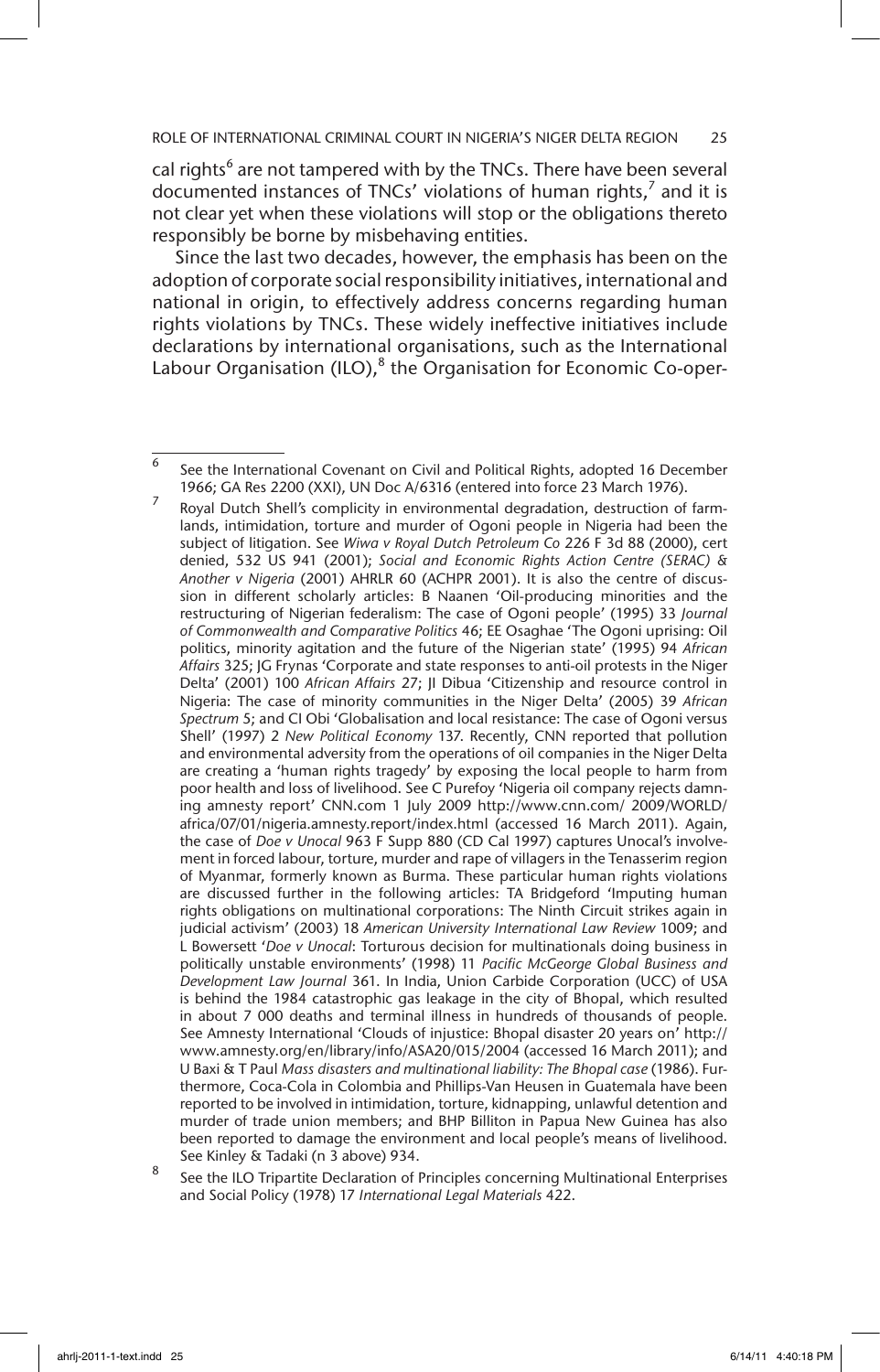ation and Development (OECD)<sup>9</sup> and the European Union,  $^{10}$  codes of conduct in national legislation or adopted by individual TNCs, $<sup>11</sup>$  ini-</sup> tiatives of non-governmental organisations (NGOs), $^{12}$  and employer associations.<sup>13</sup> Other strategies are the recent adoption of the United Nations (UN) Norms,<sup>14</sup> coupled with the resuscitation of the United States' Alien Tort Claims Act (ATCA) through case law.<sup>15</sup> However, the bottom line is that there is no single international regime of human rights law directly applicable to, and governing, transnational operations of corporations.<sup>16</sup> Indeed, as Kinley and Tadaki rightly posit:<sup>17</sup>

Despite egregious human rights abuses committed by non-state actors, international law, generally, and human rights law, in particular, is still undergoing the conceptual and structural evolution required to address their accountability.

Thus, while a legal framework to confine TNCs within a defined scope of international human rights obligations is still being developed, the

- <sup>16</sup> Kinley & Tadaki (n 3 above) 935.
- As above.

<sup>9</sup> See the OECD Guidelines for Multinational Enterprises (1976) 15 *International Legal Materials* 967.

<sup>&</sup>lt;sup>10</sup> See European Commission Green Paper 'Promoting a European framework for corporate social responsibility' COM (2001) 366 final, 18 July 200.

<sup>11</sup> See eg the Australian Corporate Code of Conduct Bill 2000, Parliament of the Commonwealth of Australia, The Senate (Senator Bourne), A Bill for an Act to impose standards for the conduct of Australian corporations which undertake business activities in other countries, and for related purposes; Shell International Petroleum Company 'Statement of general business principles*'* in *Business and human rights – A management primer* (1999).

<sup>12</sup> See eg Amnesty International *Human rights principles for companies* http://www. amnesty.org/en/library/info/ACT70/001/1998 (accessed 16 March 2011).

<sup>&</sup>lt;sup>13</sup> See eg the Basic Code of Conduct covering Labour Practices adopted by the International Confederation of Free Trade Unions http://actrav.itcilo.org/actrav-english/ telearn/global/ ilo/guide/icftuco.htm (accessed 16 March 2011). For nn 8 to 13, see generally CF Hillemanns 'UN norms on the responsibilities of transnational corporations and other business enterprises with regard to human rights' (2003) 4 *German Law Journal* 1065.

<sup>14</sup> In August 2003, the United Nations Sub-Commission on the Promotion and Protection of Human Rights approved Norms on the Responsibilities of Transnational Corporations and Other Business Enterprises with Regard to Human Rights, by Resolution 2003/16, UN Doc E/CN 4/Sub 2/2003/L 11 http://www.etan.org/lh/misc/ PetRegSub/uncorpnorms.htm (accessed 16 March 2011). For a detailed analysis of this norm, see D Weissbrodt & M Kruger 'Current development: Norms on the Responsibilities of Transnational Corporations and Other Business Enterprises with Regard to Human Rights' (2003) 97 *American Journal of International Law* 901; Hillemanns (n 13 above).

<sup>15</sup> A few examples include *Wiwa v Royal Dutch Petroleum Co* (n 7 above); *Doe v Unocal* (n 7 above); *Filartiga v Pena-Irala* 630 F 2d 886 887 (2r Circ 1980).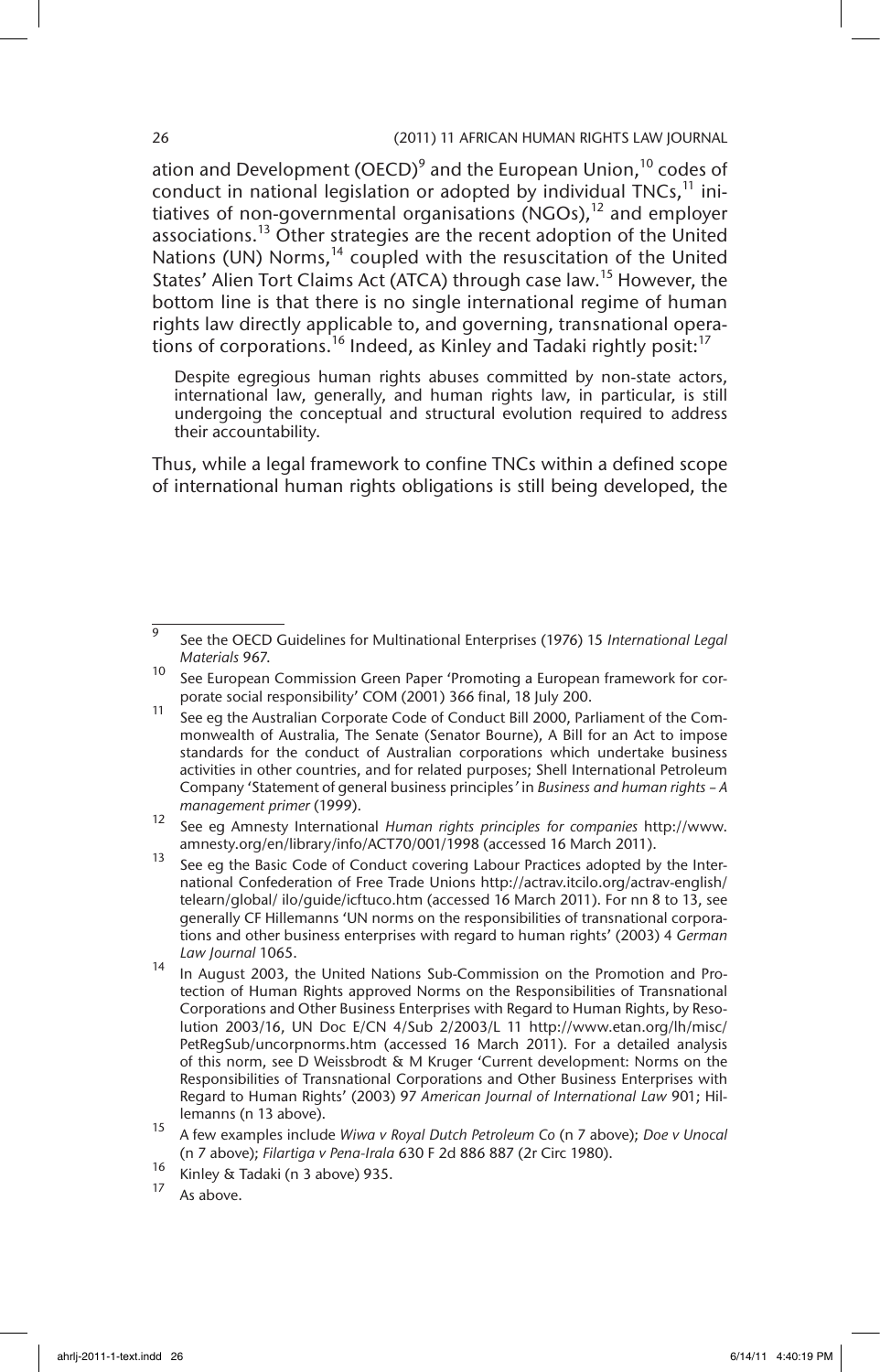ROLE OF INTERNATIONAL CRIMINAL COURT IN NIGERIA'S NIGER DELTA REGION 27

academic community has continued with discussions on the subiect.<sup>18</sup> With the focus on Africa, particularly on the oil-rich Niger Delta region of Nigeria, the article aims to engage in this debate. It takes a different approach to it, arguing that an extension of the International Criminal Court (ICC)'s jurisdiction to TNCs is imperative, and that this is an essentially meaningful way of ensuring respect and compliance to human rights obligations by TNCs. The article begins by exploring, in part II, the activities of the oil-excavating TNCs in Nigeria's Niger Delta region, bringing to the fore the way in which human rights are violated by non-state actors in this region. It proceeds by discussing, in part III, how the current legal regime, national and international alike, has been inefficient and ineffective in checking human rights abuses by TNCs. It also highlights other factors peculiar to Third World countries, and Nigeria in particular, that may have contributed to uncontrollable human rights violations by corporations. Part IV canvasses the urgency of bringing TNCs within the arms of the International Criminal Court (ICC). It discusses the factors that make this initiative possible and appropriate at this time, and shows that much may not need to be changed or amended in the ICC's structure or framework to bring this into effect. Part V concludes the article.

## 2 Chronicles of transnational corporations in the Niger Delta

The area generally referred to as the Niger Delta region in Nigeria comprises a number of states in the Nigerian federation. These states include Abia, Akwa Ibom, Bayelsa, Cross River, Delta, Edo, Imo, Ondo and Rivers.<sup>19</sup> They are also called oil-producing states. The region covers over 20 000 square kilometres of substantial swamp land and most

 $\overline{18}$  Kinley & Tadaki (n 3 above); Kamminga (n 4 above); Bridgeford (n 7 above); Hillemanns (n 13 above); Weissbrodt & Kruger (n 14 above); CM Vazquez 'Direct vs indirect obligations of corporations under international law' (2005) 43 *Columbia Journal of Transnational Law* 927; S Joseph 'An overview of the human rights accountability of multinational enterprises' in MT Kamminga & S Zia-Zarifi (eds) *Liability of multinational corporations under international law* (2000) 75; JI Charney 'Transnational corporations and developing public international law' (1983) *Duke Law Journal* 748; R McCorquodale & P Simons 'Responsibility beyond borders: State responsibility for extraterritorial violations by corporations of international human rights law' (2007) 70 *Modern Law Review* 598.

<sup>&</sup>lt;sup>19</sup> This is in line with sec 30 of the Niger Delta Development Commission Act, ch N86, Laws of the Federation of Nigeria, 2004, which defines the 'member states' of the Niger Delta region for which the Commission was created.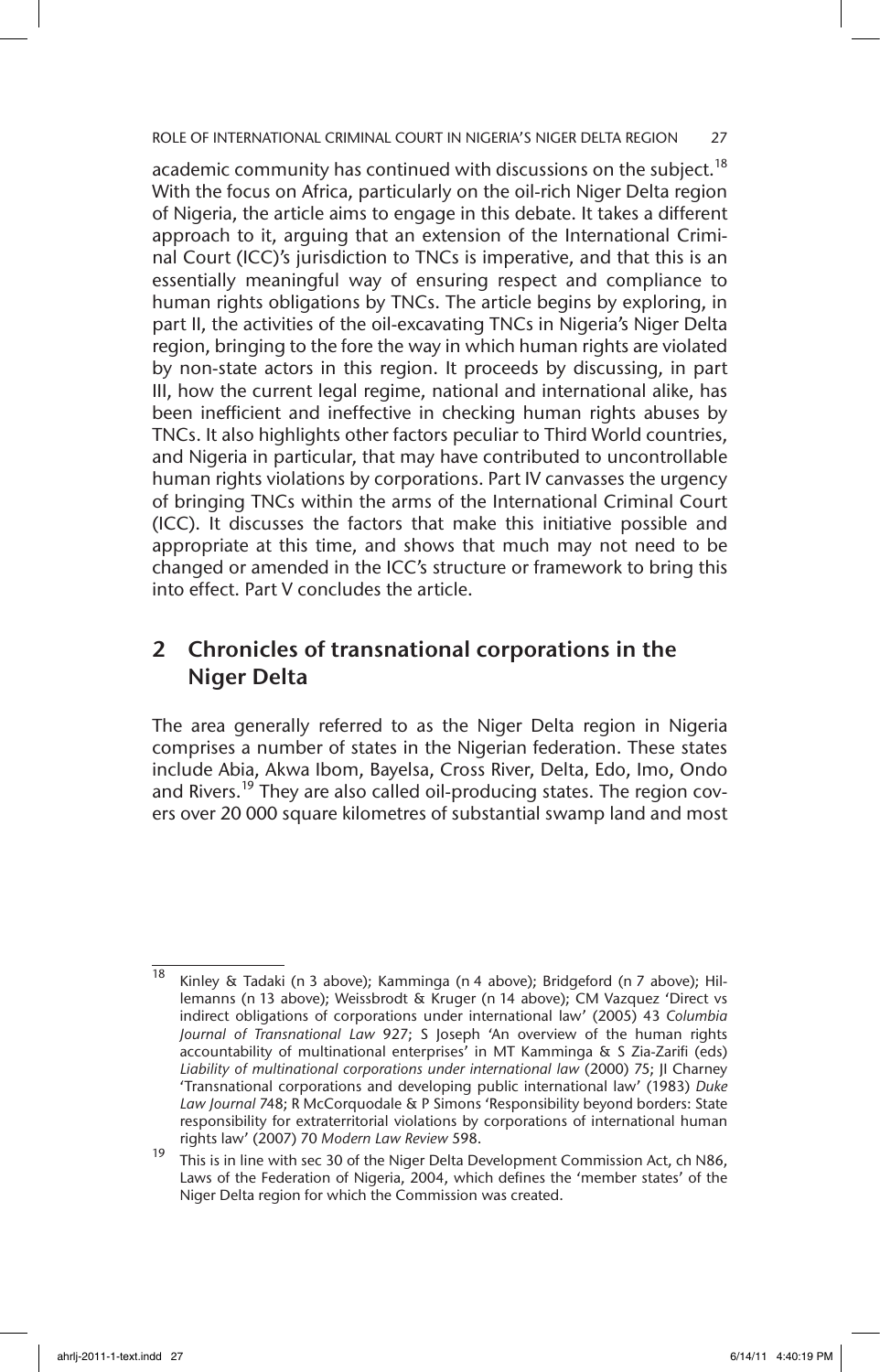of Nigeria's coastal boundary,<sup>20</sup> and is home to a mosaic of Nigeria's minority ethnic groups, including the Andoni, Edo, Efik, Ibibio, Ijaw, Itsekiri, Ikwere, Kalabari, Ndoki, Okrika, Urhobo and Ogoni, as well as some fragments of the majority Igbo and Yoruba ethnic groups.<sup>21</sup> However, when the Niger Delta is mentioned with regard to human rights violations and conflicts in the region, reference is usually made to three of the states that host the major reserves of Nigeria's oil wealth and foreign oil TNCs, and which are home to the Ogonis, Ijaws, Itsekiris, Urhobos, Andonis, Okrikas, Ndokis and a segment of the Igbos. The three states are Bayelsa, Delta and Rivers, and are in Southern Nigeria.

Oil in commercially viable quantities was first struck in Nigeria in 1956 at Oloibiri, a community in Bayelsa state, by Shell-BP (now Shell Petroleum Development Company). Commercial exportation of oil started only in 1958.<sup>22</sup> As the first company to secure oil exploration and exploitation rights, Shell was able to establish control over the major oil reserves in Nigeria, and consolidated its lead over other oil corporations who arrived later.<sup>23</sup> Currently, Nigeria's oil industry is a playing field for more than a dozen TNCs, the majority of which are European and American companies. Besides Shell (Dutch/British owned), other major participants are Mobil (US); Chevron (US); Agip (Italy); Elf (France); and Texaco (US). Others are Ashland (US); Deminex (Germany); Pan Ocean (Switzerland); British Gas (Britain); Statoil (Norway); as well as Conoil and Dubri (which are Nigerian companies).<sup>24</sup> It is to be noted that these TNCs operate as joint ventures with the Nigerian government, represented by the Nigerian National Petroleum Corporation (NNPC) which holds Nigeria's equity stake (about 55 per cent) in most.<sup>25</sup> This form of commercial arrangement, as may be shown later in the article, has had a negative impact on the government's ability to coerce TNCs into respecting the human rights of the local people.

- $\frac{22}{23}$  Obi (n 7 above) 140.
- $\frac{23}{24}$  As above.

 $20$  LA Afinotan & V Ojakorotu 'The Niger Delta crisis: Issues, challenges and prospects' (2009) 3 *African Journal of Political Science and International Relations* 191. Please note that there is contradictory information that the Niger Delta region covers about 50 000 square kilometres in HA Saliu *et al* 'Environmental degradation, rising poverty and conflict: Towards an explanation of the Niger Delta crisis' (2007) 9 *Journal of Sustainable Development in Africa* 275 277. Even Sinden (n 29 below) 3 reports the region as covering 70 000 square kilometres. It is difficult to reconcile these figures.

<sup>21</sup> Afinotan & Ojakorotu (n 20 above). See also K Maier *This house has fallen: Nigeria in crisis* (2000) 84. However, note that Igbo and Yoruba are two of Nigeria's three major ethnic groups that include the Hausa-Fulani.

U Idemudia 'Rethinking the role of corporate social responsibility in the Nigerian oil conflict: The limit of CSR' (2009) 21 *Journal of International Development* 1 7-8; U Idemudia 'Assessing corporate-community involvement strategies in the Nigerian oil industry: An empirical analysis' (2009) 34 *Resources Policy* 133 135.

<sup>&</sup>lt;sup>25</sup> S Dolezal 'The systematic failure to interpret article iv of the International Covenant on Civil and Political Rights: Is there a public emergency in Nigeria' (2000) 15 *American University International Law Review* 1163 1191.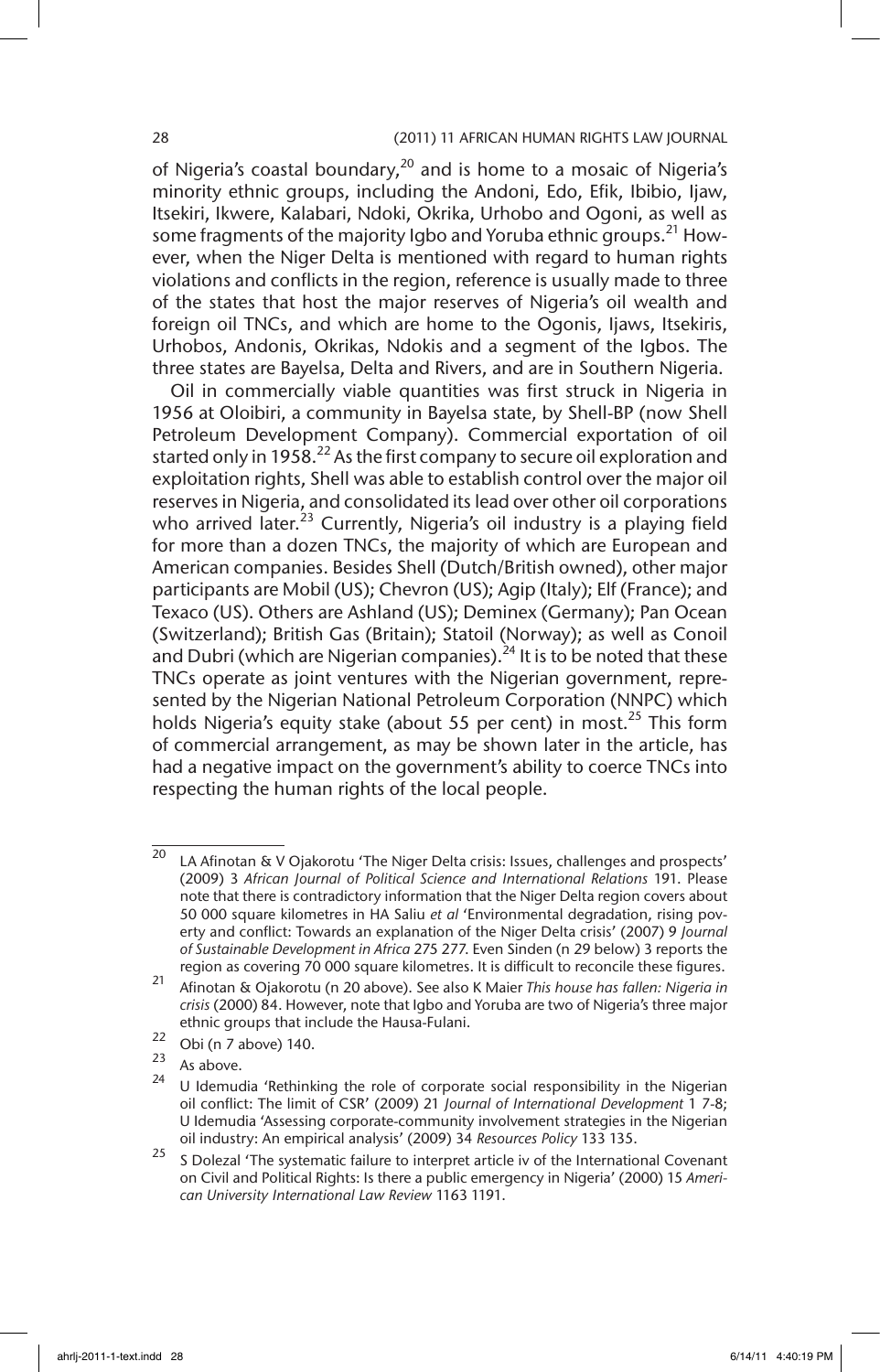It did not take long for the gory consequences of competitive exploitation of oil to take their toll on the socio-economic life of host communities in the region. Shell in Ogoniland<sup>26</sup> alone has a network of 96 oil wells connected to five flow stations.27 The consequences of what rightly may be termed 'over-exploitation' of oil in the region are the frequent oil spills which pollute the springs and rivers that provide host communities with drinking water and fish. The spills also destroy agricultural land. According to Watts, $28$  every year roughly 300 spills occur in the Niger Delta and about 700 000 barrels of oil gush to the ground soil. In the 1970s alone, the spilling was four times more than the much-publicised Exxon Valdez spill in Alaska. Between 1985 and 1994, there were 111 spills in Ogoniland alone,<sup>29</sup> and more than 4 800 spills in Nigeria as a whole between 1970 and 2000.<sup>30</sup> Indeed, *Yale Environment 360*, a publication of Yale University, has confirmed that the April 2010 Gulf of Mexico oil spill (in Louisiana, USA), which captured the world's attention, is dwarfed by the over five decades of oil pollution in the Niger Delta.<sup>31</sup>

In addition to this, gas is flared throughout the region, round the clock, 24 hours per day, and some flares have burnt continuously for the past 40 years.<sup>32</sup> This ecological disaster is better captured in a CNN report that pollution and environmental impacts from the operations of oil-TNCs in the Niger Delta are creating a 'human rights tragedy' by

 $\frac{26}{26}$  Ogoniland is the homeland of the Ogoni people. This is where Shell has the majority of its facilities in the region. It is in Rivers State and comprises several villages or settlements. It later became the centre of gruesome violations of human rights in the whole region.

 $\frac{27}{28}$  Maier (n 21 above) 80.

M Watts 'Resource curse? Governmentality, oil and power in the Niger Delta, Nigeria' (2004) 9 *Geopolitics* 50 68.

<sup>&</sup>lt;sup>29</sup> Watts (n 28 above). See also A Sinden 'An emerging human right to security from climate change: The case against gas flaring in Nigeria' Social Science Research Network Electronic paper collection http://ssrn.com/abstract=1280934 3 (accessed 16 March 2011). This paper is now published as ch 8 in WCG Burns & HM Osofsky (eds) *Adjudicating climate change — State, national and international approaches* (2009).

<sup>&</sup>lt;sup>30</sup> MJ Watts 'Righteous oil? Human rights, the oil complex and corporate social responsibility' (2005) 21 *AR Reviews In Advance* 9 9.16.

<sup>&</sup>lt;sup>31</sup> E360 Digest 'Oil fouling the Niger Delta dwarfs the oil spill in the Gulf of Mexico' *Yale Environment* 8 July 2010 360 http://e360.yale.edu/digest/oil\_fouling\_the\_niger\_delta\_dwarfs\_the\_oil\_spill\_in\_the\_gulf\_of\_mexico/2496/ (accessed 16 March 2011). See also J Vidal 'The Nigeria's agony dwarfs the Gulf oil spill: The US and Europe ignore it' *The Guardian* 30 May 2010 http://www.guardian.co.uk/ world/2010/may/30/oil-spills-nigeria-niger-delta-shell (accessed 16 March 2011), arguing that '[t]he Deepwater Horizon disaster caused headlines around the world, yet the people who live in the Niger Delta have had to live with environmental catastrophes for decades'.

 $32$  A Shinsato 'Increasing the accountability of transnational corporations for environmental harm: The petroleum industry in Nigeria' (2005) 4 *Northwestern University Journal of Human Rights* 186 192.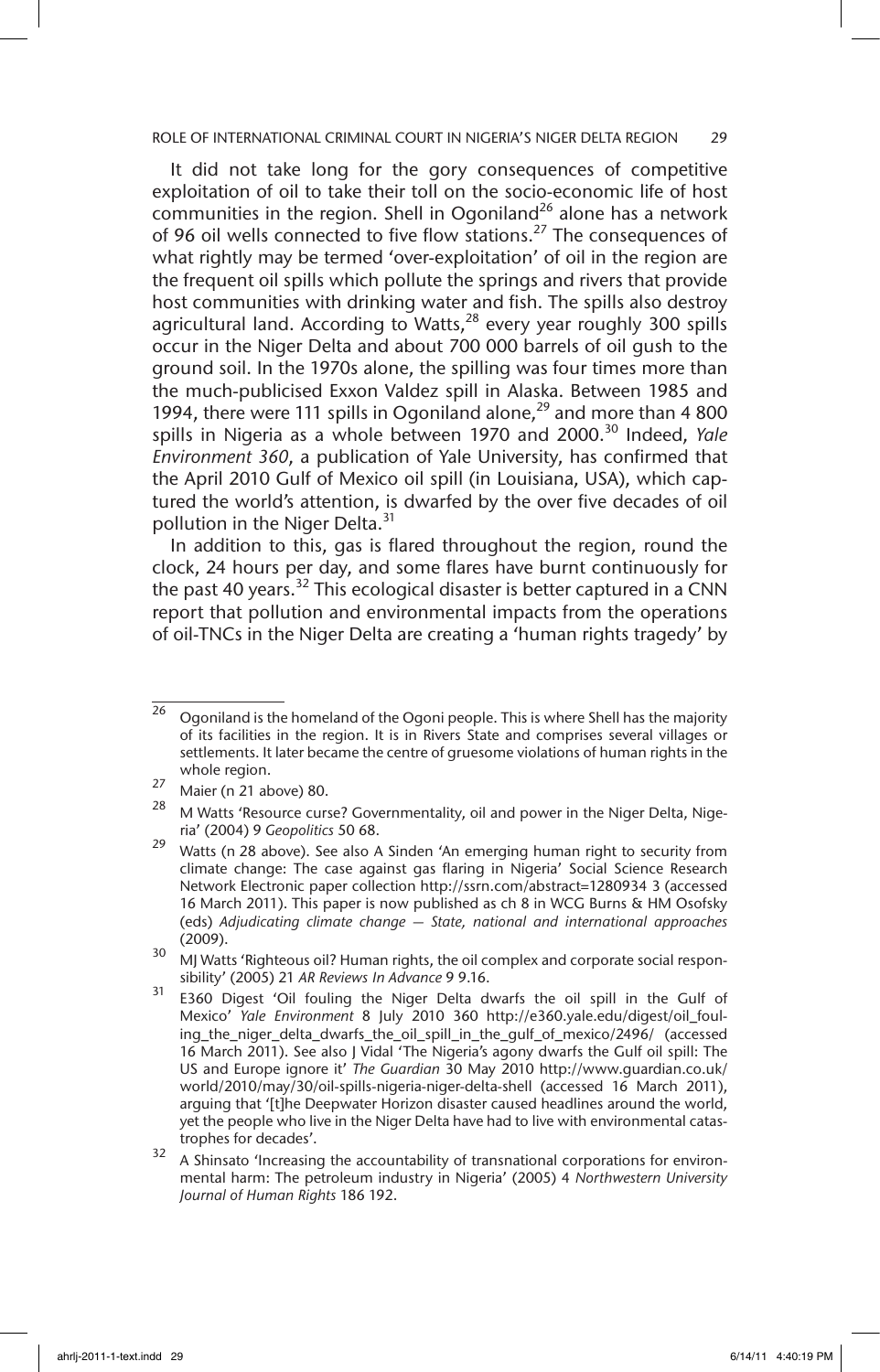exposing the local people to harm from poor health and loss of their livelihood<sup>33</sup>

People living in the Niger Delta have to drink, cook with and wash in polluted water. They eat fish contaminated with oil and other toxins … if they are lucky enough to be able to still find fish. The land they farm on is being destroyed.<sup>34</sup>

The people's lifestyle, which hinges on farming and fishing, can no longer be sustained, and there are neither alternative vocations nor suitable jobs created by the TNCs. The overall effect of these has been poverty and need, culminating in grievances.<sup>35</sup>

Human rights violations in the region took a turn for the worse since the 1990s when the local communities started group protests against the unchecked activities of TNCs that degrade their environment, causing economic losses and poor health. In 1990, youths in the Umuechem community engaged in a peaceful demonstration against the reckless devastation of their environment by Shell's operations. Shell's response was to request the government to send the state's police to deal with the protesters whom Shell considered to be threatening their staff and hindering their work. Under the guise of protecting Shell's facilities from the protesters, two lorry loads of armed anti-riot (mobile) police turned up at the scene and used tear gas and gunfire to disperse the protesters. The police returned the next day to descend on the village, killed about 80 people and destroyed 495 houses and vital crops.  $36$ Both the government and Shell are said to have admitted to funding the operation. $37$ 

Similar trends of human rights violations continued throughout the region in the years that followed. In 1990, a vocal Ogoni leader, a writer and environmentalist, Ken Saro-Wiwa, rallied his people under the Movement for the Survival of Ogoni People (MOSOP) which he

 $\frac{33}{34}$  Purefoy (n 7 above).

Quoting A Gaughran of Amnesty International, in the CNN report by Purefoy (n 7 above). See also A Tareri 'A rights-based approach to indigenous minorities: Focus on the Urhobo and Ogoni peoples of the Niger Delta in Nigeria' in F Emiri & G Deinduomo (eds) *Law and petroleum industry in Nigeria: Current challenges (Essays in honour of Justice Kate Abiri)* (2009) 265 283.

<sup>&</sup>lt;sup>35</sup> U Idemudia 'The changing phases of the Niger Delta conflict: Implications for conflict escalation and the return of peace' (2009) 9 *Conflict, Security and Development* 307.

<sup>&</sup>lt;sup>36</sup> S Cayford 'The Ogoni uprising: Oil, human rights, and a democratic alternative in Nigeria' (1996) 43 *Africa Today* 183 189. See also JG Frynas 'The oil industry in Nigeria: Conflict between oil companies and local people' in JG Frynas & S Pegg (eds) *Transnational corporations and human rights* (2003) 99 104-105; Human Rights Watch 'The Ogoni crisis: A case study of military repression in Southeastern Nigeria' (1995) 7 *Human Rights Watch Report* (on Nigeria) http://www.hrw.org/legacy/ reports/1995/Nigeria.htm (accessed 17 March 2011); Boycott Shell Essential Action 'Shell in Nigeria: What are the issues?' http://www.essentialaction.org/shell/ issues. html (accessed 17 March 2011).

<sup>37</sup> Boycott Shell Essential Action (n 36 above)*.*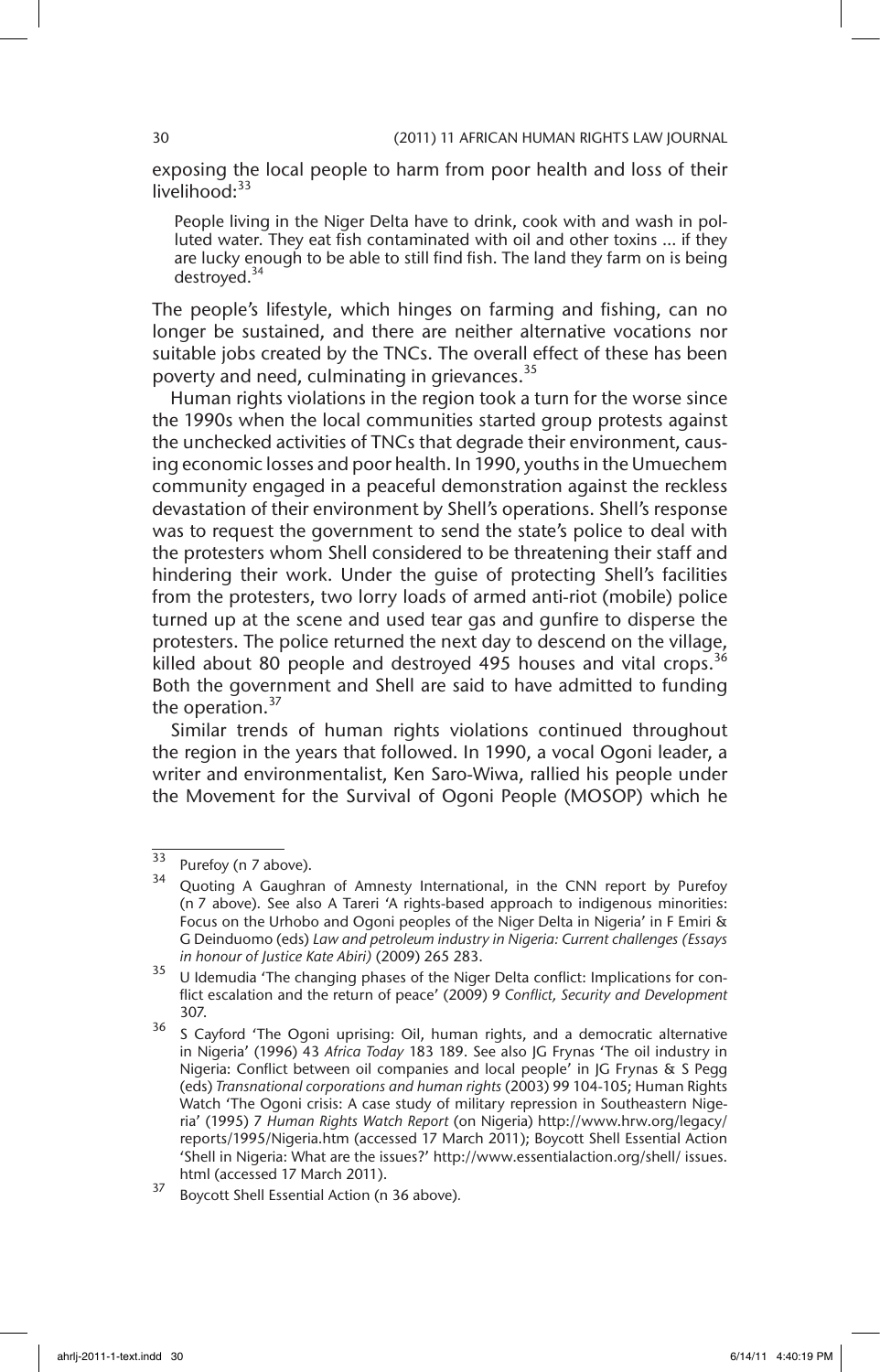formed that year in conjunction with other Ogoni leaders.<sup>38</sup> MOSOP became a vanguard organisation for the awareness and mobilisation of the Ogoni people. Although at first MOSOP appeared to be concerned solely with environmental protests, it eventually turned into an ethnic organisation that championed the Ogoni cause — economical, political and otherwise. The theme of MOSOP's campaign has been to address the Ogoni people's grievances outlined in their manifesto: the Ogoni Bill of Rights (OBR), which they drew up and made available to federal government and the entire Nigerian public. These include the clean-up of oil spills; the reduction of gas flaring; fair compensation for lost land, income, resources and life; a fair share of profits gained from oil drilled at their expense; and self-determination.<sup>39</sup>

On 4 January 1993, just at the beginning of the UN Year of Indigenous People, MOSOP held a mass rally at the Ogoni village of Bori. About 300 000 people were in attendance at the rally, out of the estimated half a million Ogoni population.<sup>40</sup> The demonstrators at the rally demanded what was expressed in the Ogoni Bill of Rights. Leaders of the demonstration were arrested but later on released.<sup>41</sup> The mass protests continued in February and March of the same year, but not without increasing police harassment and arrests. In April, about 10 000 Ogoni engaged in another peaceful demonstration at a construction site (in Biara), where Willbros, an American corporation, bulldozed farmland to lay Shell's pipelines. As usual, government security forces were summoned, this time around the soldiers. They arrived and opened fire on the crowd, wounding 11 people. $42$ 

As Ogoni protests continued, MOSOP leadership began to have disagreements regarding the organisational structure and strategies for actualising the objectives of the movement. Fundamental disagreement resulted over a controversial decision by the movement to boycott the Nigerian presidential elections of 12 June 1993, leading to the resignation of Dr Garrick Leton and Chief Edward Kobani as MOSOP's President and Vice-President respectively.<sup>43</sup> Ken Saro-Wiwa who, in connection with MOSOP protests, was imprisoned for 31 days

<sup>38</sup> Human Rights Watch *The price of oil: Corporate responsibility and human rights violations in Nigeria's oil-producing communities* (1999) 124.

<sup>39</sup> Cayford (n 36 above) 189. See also K Saro-Wiwa *Genocide in Nigeria: The Ogoni tragedy* (2005) 93.

 $^{40}$  Naanen (n 7 above) 63.

<sup>&</sup>lt;sup>41</sup> Cayford (n 36 above) 189-190.

<sup>42</sup> Cayford (n 36 above) 190. See also *Human Rights Watch Report* (n 36 above); S Kretzmann 'Nigeria's "drilling fields": Shell Oil's role in repression' http://www. assatashakur.org/forum/afrikan-world-news/21226-shell-oil-game-oil-game-nigeria. html (accessed 17 March 2011); S Pegg 'The cost of doing business: Transnational corporations and violence in Nigeria' (1999) 30 *Security Dialogue* 473 476. Pegg's work indeed presents case-by-case details of the experiences of the Ogoni people at the joint hands of the Nigerian government and Shell.

<sup>43</sup> *Human Rights Watch Report* (n 36 above).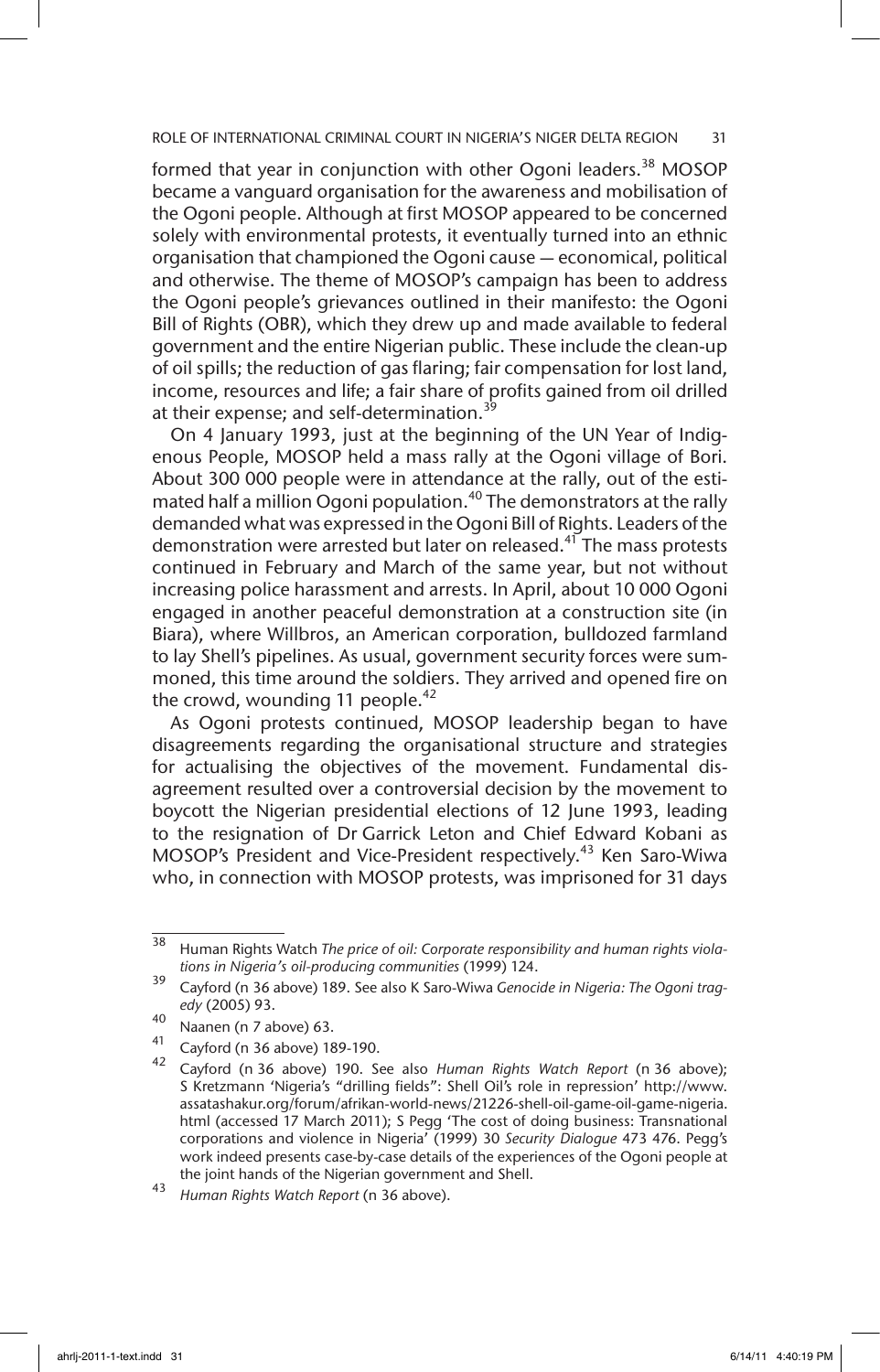on charges of seditious intent and publication and unlawful assembly, was *in absentia* elected President.<sup>44</sup> Meanwhile, protests against Shell continued, coinciding, however, with the wide-spread lawlessness in the region as a result of the cancellation of the June presidential elections. The government responded with a heavy military crackdown and escalated repression**.** There were several brutal attacks on Ogoni villages, leaving hundreds of people dead and thousands homeless.<sup>45</sup> Shell and the Nigerian government blamed the raids on what they framed as ethnic clashes between Ogonis and the neighbouring ethnic groups, including the Andoni, in July 1993, the Okrika in December 1993, and the Ndoki in April 1994.46 Professor Claude Ake, who was appointed by government to investigate the July 1993 alleged intercommunal clash, had this to say:<sup>47</sup>

I do not think it was purely ethnic clash, in fact there is really no reason why it should be an ethnic clash and so far as we could determine, there was nothing in dispute in the sense of territory, fishing rights, access rights, discrimination treatment, which are the normal cause of these clashes.

He further explained that '[o]ne could not help getting the impression that there were broader forces which might have been interested in perhaps putting the Ogonis under pressure, probably to derail their agenda<sup>'.48</sup> Professor Ake's observations were corroborated by a Human Rights Watch reporter's interview with soldiers who painted a clear picture of their participation in the secret military raids on Ogoniland in 1993, designed to appear as inter-ethnic clashes.<sup>49</sup> The following is an excerpt from what one of the soldiers said:<sup>50</sup>

When we arrived at the assembly point, they suddenly changed the orders. They said we were going across to attack the communities who had been making all the trouble … I heard people shouting, crying. I fired off about one clip, but after the first shots I heard screaming of civilians, so I aimed my rifle upwards and didn't hit anyone.

Another soldier had been on duty with the Nigerian contingent to the ECOMOG peace-keeping force in Liberia but returned to the Niger Delta when his unit was ordered to return home in order to crush a supposed Cameroonian invasion. He explained that when they arrived in Ogoniland, they were instructed to shoot everyone who crossed their path. He followed this instruction until he realised that those they attacked were Nigerian civilians. This particular soldier further explained that when he entered the bush, he learnt from the Ogoni people that

<sup>44</sup> As above. See also Civil Liberties Organisation *Ogoni: Trials and travails* (1996) 51.

 $^{45}$  Cayford (n 36 above) 190.

<sup>46</sup> *Human Rights Watch Report* (n 36 above).

 $^{47}$  As above. See also Civil Liberties Organisation (n 44 above) 19.

<sup>48</sup> *Human Rights Watch Report* (n 36 above).

 $^{49}$  As above.

As above.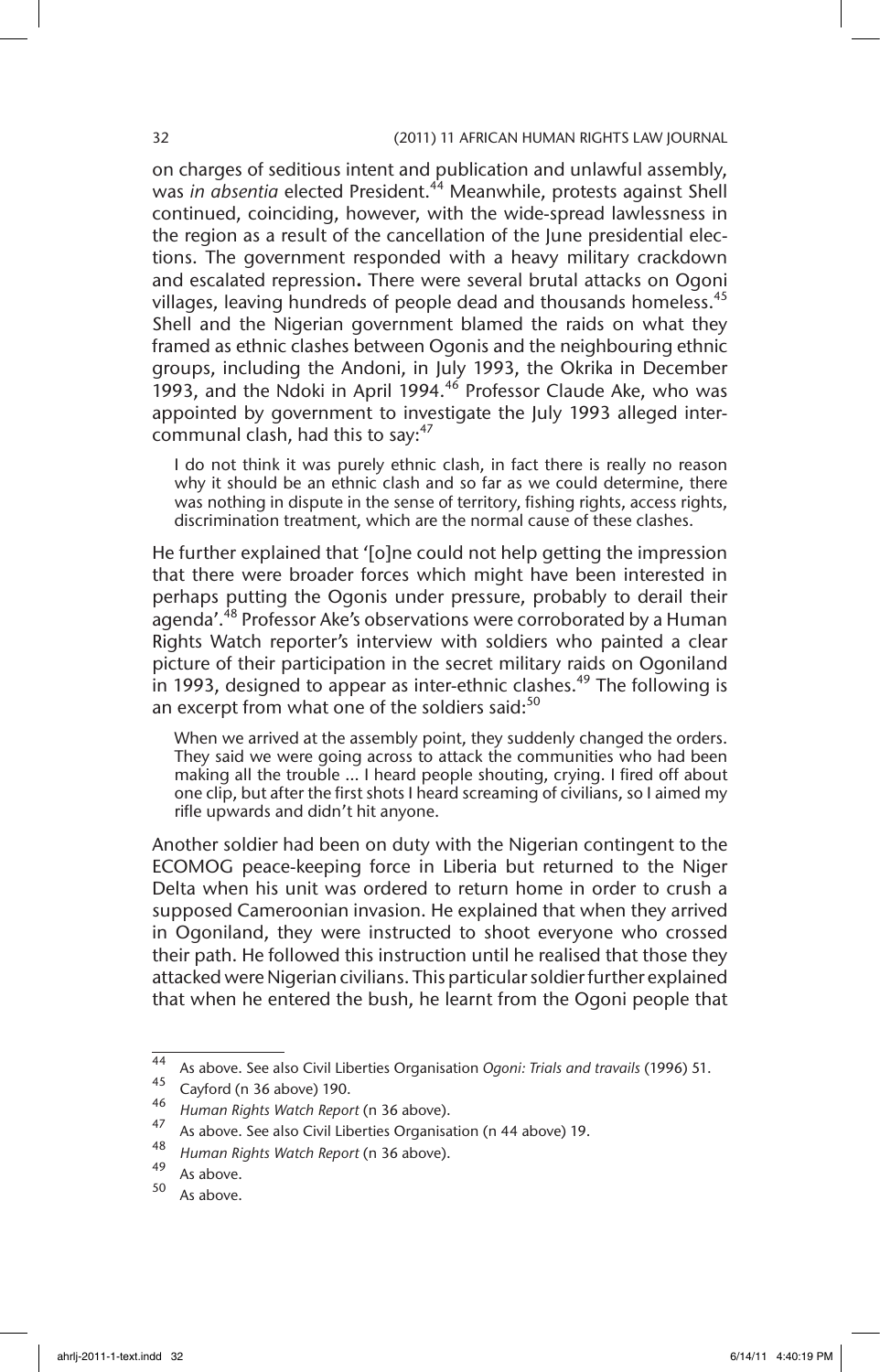ROLE OF INTERNATIONAL CRIMINAL COURT IN NIGERIA'S NIGER DELTA REGION 33

they believed among themselves that they had been attacked by the Andoni people.<sup>51</sup>

In 1994, more fierce violations of human rights were unleashed on the Ogoni people. On 21 May 1994, four prominent Ogoni leaders, including the former Vice-President of MOSOP, Chief Edward Kobani, were attacked by a mob and beaten to death. The murders occurred in a meeting of the Gokana Council of Chiefs and Elders, at the palace of Gbenemene Gokana, a traditional chief in Giokoo, which is an Ogoni village.<sup>52</sup> Following the earlier-mentioned disagreement in the MOSOP leadership, two opposing factions emerged in the movement. The murdered four men were among those leaders considered to be government collaborators by some members of MOSOP.<sup>53</sup> However, the immediate chain of events leading to their murder has been a source of big controversy.54 The controversy borders on whether the murder of the four Ogoni leaders was engineered by Ken Saro-Wiwa and his cohorts, or whether their deaths were the aftermath of a spontaneous violent riot that broke out in connection with agitation by a large crowd gathering for a meeting.<sup>55</sup>

However, on 22 May 1994, the day following the four murders, Ken Saro-Wiwa and Ledum Mitee, then President and Vice-President of MOSOP, were arrested and detained. Later that day, the Military Administrator of Rivers State, Colonel Dauda Komo, reinforced and despatched to Ogoniland the Rivers State Internal Security Task Force, created in January that year to quell communal violence.<sup>56</sup> The soldiers 'then embarked on a series of raids on Ogoni villages in which the whole communities were collectively punished for their real or imputed association with MOSOP. Over the next several months, the Task Force reportedly raided at least 60 towns and villages in Ogoniland.<sup>57</sup> According to a Human Rights Watch report, the raids on Ogoni villages became almost a nightly occurrence during the summer of 1994. The soldiers shot indiscriminately, beat up villagers, including children and the elderly, extorted 'settlement fees', and raped women, looted and burnt houses.<sup>58</sup> They also arrested and detained some of the villagers.<sup>59</sup>

As above.

 $\begin{array}{c} 51 \\ 52 \end{array}$  As above.

<sup>&</sup>lt;sup>52</sup> As above. See also Civil Liberties Organisation (n 44 above) 64.<br>53 Linuxus Rights Watch Banant (n 36 above).

<sup>53</sup> *Human Rights Watch Report* (n 36 above).

 $55$  As above.

<sup>55</sup> DL Orage 'The Ogoni question and the role of the international community in Nigeria' in AR Na'Allah (ed) *Ogoni's agonies: Ken Saro-Wiwa and the crisis in Nigeria* (1998) 41; W Boyd 'Death of a writer' in Na'Allah (above) 49 53.

<sup>56</sup> *Human Rights Watch Report* (n 36 above).

 $\frac{37}{58}$  As above.

 $\frac{58}{59}$  As above.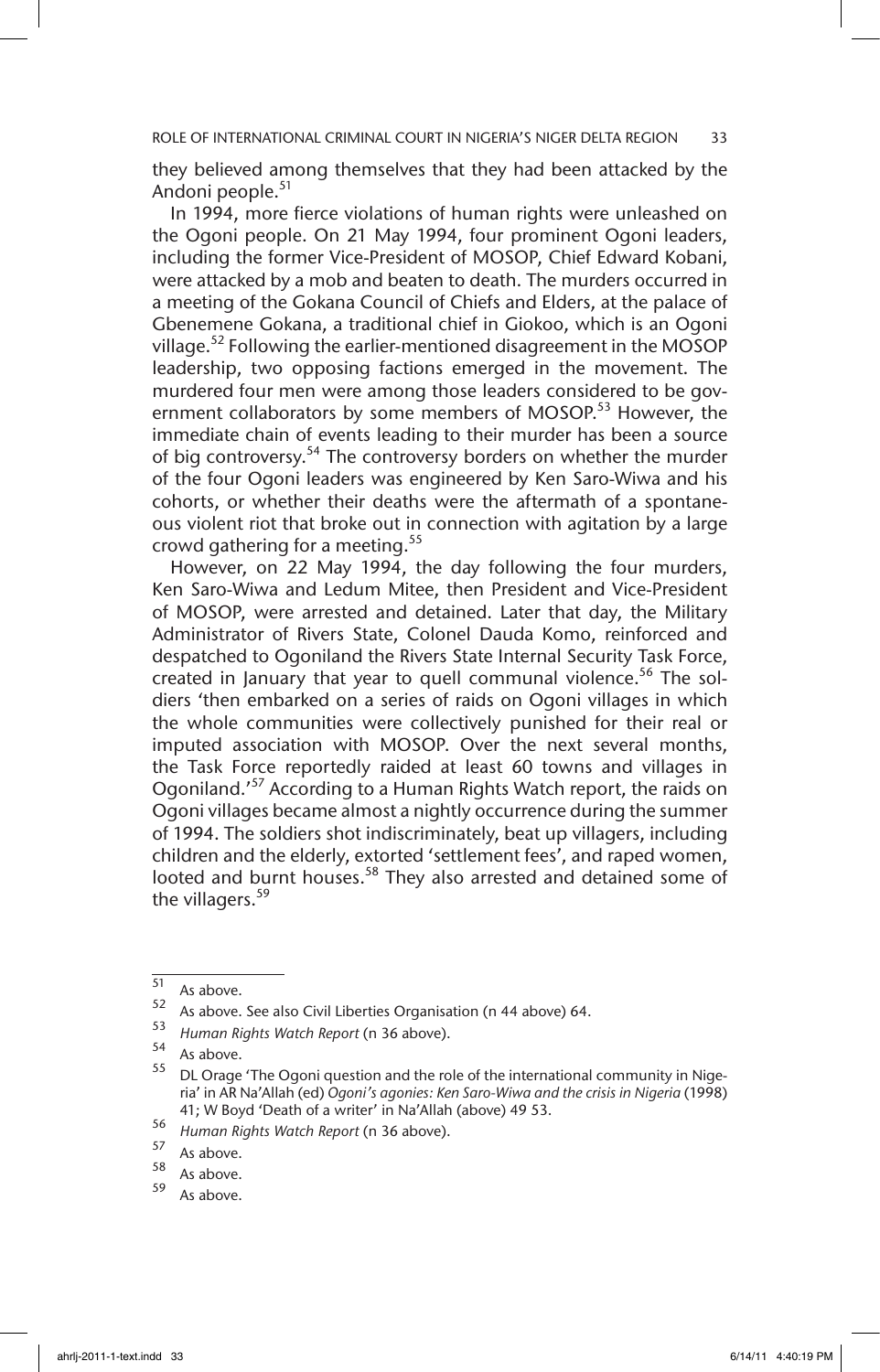The reality of the mayhem meted out on the Ogoni people is that the Nigerian government, in conjunction with Shell, capitalised on the unfolding tensions in Ogoniland to attempt to stamp out or annihilate a people who were threats to unhindered oil exploitation. This fact is decipherable from the statement of Colonel Paul Okuntimo, then the leader of the Rivers State Internal Security Task Force. According to Okuntimo, 'Shell operations are still impossible unless ruthless military operations are undertaken for smooth economic activities to commence'.60 He then recommended that 400 soldiers undertook what he termed 'wasting' operations against the Ogoni people and put pressure on the oil companies for 'prompt' payments to support the cost of the operation.<sup>61</sup> Okuntimo openly described his strategy as 'psychological warfare'.<sup>62</sup>

Meanwhile, Saro-Wiwa, Ledum Mittee and several other Ogoni leaders and activists arrested during the raids, were held for several months before being charged. In November 1994, a three-man special tribunal, which included an army lieutenant-colonel, was appointed by the Nigerian military government to try them. The tribunal was constituted under the Special Tribunal (Offences Relating to Civil Disturbances) Edict, 1994, as enabled by the Civil Disturbances (Special Tribunal) Decree of 1987.<sup>63</sup> This Edict prescribed the death penalty for capital offences committed in connection with civil disturbances. It also prescribed the same death penalty for offences which were previously not punishable by death, including attempted murder. By two separate charges, in February and March 1994, Saro-Wiwa, Mittee and eight other Ogoni leaders were arraigned before the tribunal.

The outcome of the trial, which was condemned by the legal community as a sham and a travesty of justice, was the conviction and sentence to death of Saro-Wiwa and eight of his associates. Mittee was, however, acquitted.<sup>64</sup> The judgment of this tribunal was not subject

 $\frac{60}{60}$  Cayford (n 36 above) 192.

 $\begin{bmatrix} 61 \\ 62 \end{bmatrix}$  As above.

<sup>62</sup> As above*.* See also I Okonta *When citizens revolt: Nigerian elites, big oil and the Ogoni struggle for self-determination* (2008) 233.

<sup>63</sup> *Human Rights Watch Report* (n 36 above).

As above. For more analysis on the Ogoni trial, see AA Idowu 'Human rights, environmental degradation and oil Multinational companies in Nigeria: The Ogoniland episode' (1999) 17 *Netherlands Quarterly of Human Rights* 161 177-180; OC Okafor 'International law, human rights, and the allegory of the Ogoni question' in EK Quashigah & OC Okafor (eds) *Legitimate governance in Africa: International and domestic legal perspective* (1999) 509. There was another separate trial of 19 other Ogoni activists. For unknown reasons, their trial never received wide media publicity like that of Saro-Wiwa and eight others. To understand in more detail the Ogonis' experience in Nigeria, and the environmental, political and legal dimensions of their struggle, see Okonta (n 62 above) 216-251; and CR Ezetah 'International law of selfdetermination and the Ogoni question: Mirroring Africa's post-colonial dilemmas' (1996-1997) 19 *Loyola of Los Angeles International and Comparative Law Journal* 811.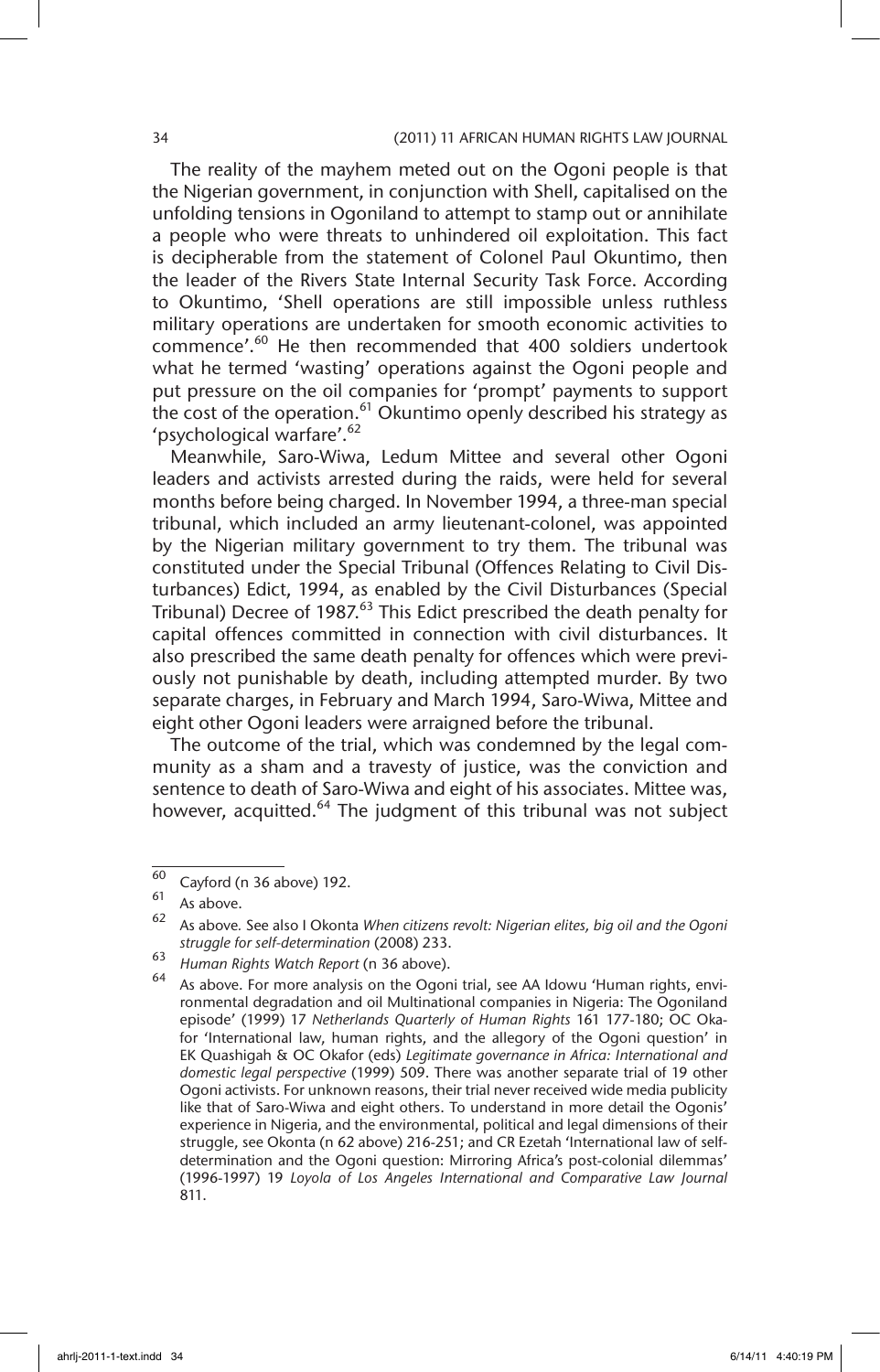to appeal. On 10 November 1995, the nine convicted Ogoni leaders, including Saro-Wiwa, were hanged amidst pleas for clemency from within Nigeria and by the international community.<sup>65</sup> However, the tyrannical Nigerian regime was not spared from international protests and sanctions. The Commonwealth, strongly influenced by South Africa, took the unprecedented step of suspending Nigeria. Also, the United States and member states of the European Union pulled their ambassadors and envoys from Nigeria.<sup>66</sup>

Shell is the largest oil corporation in the world and, as such, its economic and political influence is huge.<sup>67</sup> For instance, Shell was a major sanctions breaker during the apartheid years in South Africa.<sup>68</sup> It is no wonder then that it did not intervene on behalf of the Ogoni leaders, but only passed a comment after their conviction that 'it is not for a commercial organisation to interfere with the legal processes of a sovereign state'.<sup>69</sup> However, Shell was to recant this statement later on, probably after receiving a barrage of criticism. It stated that it 'would now modify its previous policy of non-interference, despite its earlier refusal to intercede and prevent the Nigerian regime's hanging of Ken Saro-Wiwa'.<sup>70</sup>

The execution of the 'Ogoni Nine', as it is popularly known, did not stop the continuing human rights violations in the region. Instead, it provoked more violent protests by militant youths, not only in Ogoniland but, this time, in the whole of the Niger Delta region. Their *modus operandi* has been the hostage taking of oil workers and the blowing up of oil facilities.<sup>71</sup> An organisation formed by the ethnic Ijaw people and known as the Movement for the Emancipation of Niger Delta (MEND) is typical of present-day protests.<sup>72</sup> Besides the cases of Shell in Umuechem and Ogoniland, there are several other instances of military repression of oil-related protests at the instance of TNCs in other Niger Delta communities.<sup>73</sup>

For the sake of space, this article does not intend to elaborate on them all. Suffice it to mention that, like Shell, Chevron regularly uses state security forces that include army, navy and police, supposedly for

 $\overline{65}$  CE Welch 'The Ogoni and self-determination: Increasing violence in Nigeria' (1995) 33 *Journal of Modern African Studies* 635.

 $^{66}$  Cayford (n 36 above) 196.

<sup>67</sup> 'Shell game in Nigeria' *The New York Times* 3 December 1995 http://www.nytimes. com/ 1995/12/03/opinion/shell-game-in-nigeria.html (accessed 18 March 2011).

 $\frac{68}{69}$  As above.

 $\frac{69}{70}$  As above.

As above. See also C Marecic 'How many wrongs does it take to make a human right?' (1997) 22 *Vermont Law Review* 201 228.

<sup>71</sup> See, eg, 'Nigeria oil militants kidnap Scot' *BBC News* 6 April 2009 http://news.bbc. co.uk/2/hi/africa/7986202.stm (accessed 18 March 2011).

<sup>72</sup> DV Kemedi 'Nero's folly' in E Kashi & M Watts (eds) *Curse of the black gold: 50 years of oil in the Niger Delta* (2008) 190.

<sup>73</sup> *Human Rights Watch Report* (n 36 above).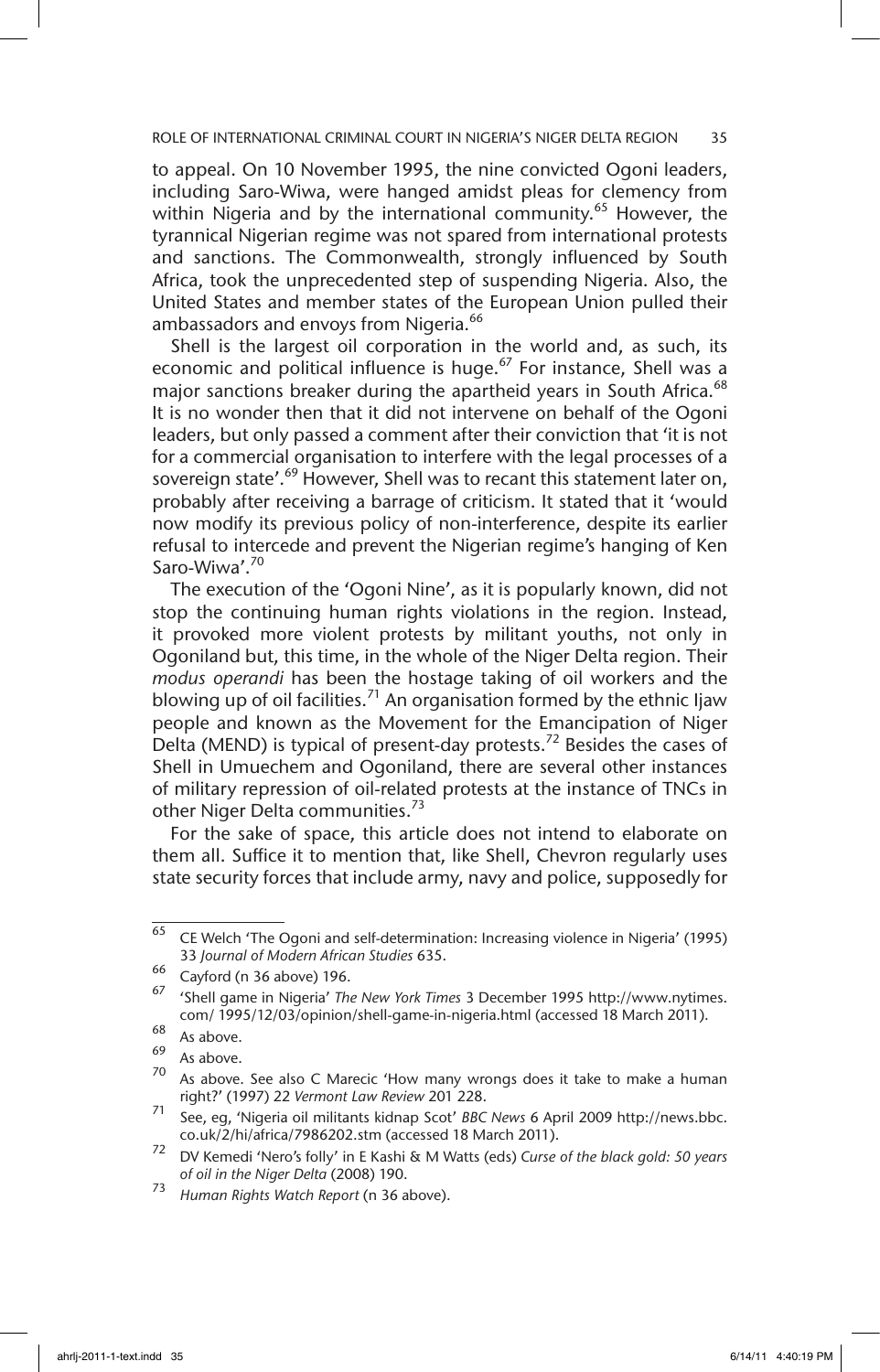the protection of facilities, but often against civilian protests, and pays them in addition to their government salaries. Chevron personnel have been reported to lead and supervise the security forces in the course of their duties. Chevron equally provides its leased helicopters and boats for the transportation of the armed men, and has the capacity to investigate and order the removal of any misbehaving officer, but rarely exercises this power to check human rights abuses by these officers.<sup>74</sup>

# 3 Nigeria's inefficient regulatory regime for transnational oil corporations

For the purpose of this discussion, environmental laws, regulations and policies in Nigeria are most relevant. Until 1988,<sup>75</sup> when the Federal Environmental Protection Agency Act (FEPA Act)<sup>76</sup> was enacted, there was no distinct environmental regulatory regime in Nigeria. Every minister in the federal government had responsibility for environmental protection and enforcement in his ministry's areas of influence. In a similar fashion, the inspectorate of the Nigerian National Petroleum Corporation took charge of environmental monitoring and enforcement in the nation's petroleum industry as a whole. Under the FEPA Act, the Federal Environmental Protection Agency (FEPA) was established and charged with the responsibility for the protection of the environment in Nigeria, and has the powers, among others, to articulate the national policy for environmental protection and planning. Crucially, the FEPA Act prohib-

 $\frac{74}{74}$  N Bassey 'The oil industry and human rights in the Niger Delta' written testimony before the United States Senate Judiciary Subcommittee on Human Rights and Law (28 September 2008) http://www.earthrights.org/files/Documents/Nnimotestimony9.24.08.pdf (accessed 18 March 2011).

<sup>75</sup> A national environmental emergency situation that occurred in 1988 led to the promulgation of the Environmental Protection legislation. A vessel, MV Baruluk, from Italy, berthed at Koko Port in the then Bendel State (now Delta State) and discharged 561 imported containers of toxic waste product. See E Arubi 'N39 million relief for Koko toxic waste victims 21 years after' allAfrica.com 4 April 2008 http://allafrica. com/stories/200804041094.html (accessed 18 March 2011). See also SF Liu 'The Koko incident: Developing international norms for the Transboundary Movement of Hazardous Waste' (1992-1993) 8 *Journal of Natural Resources and Environmental Law* 121. In reaction to this incident, the Nigerian federal government promulgated the Harmful Waste (Special Criminal Provisions, etc) Decree 42 of 1988 (now Harmful Waste (Special Criminal Provisions) Act, ch H1, Law of the Federation of Nigeria, 2004) and the Federal Environmental Protection Agency Decree 58 of 1988 (now the Federal Environmental Protection Agency Act, ch F10, Laws of the Federation of Nigeria, 2004).

<sup>76</sup> Ch F10, Laws of the Federation of Nigeria, 2004.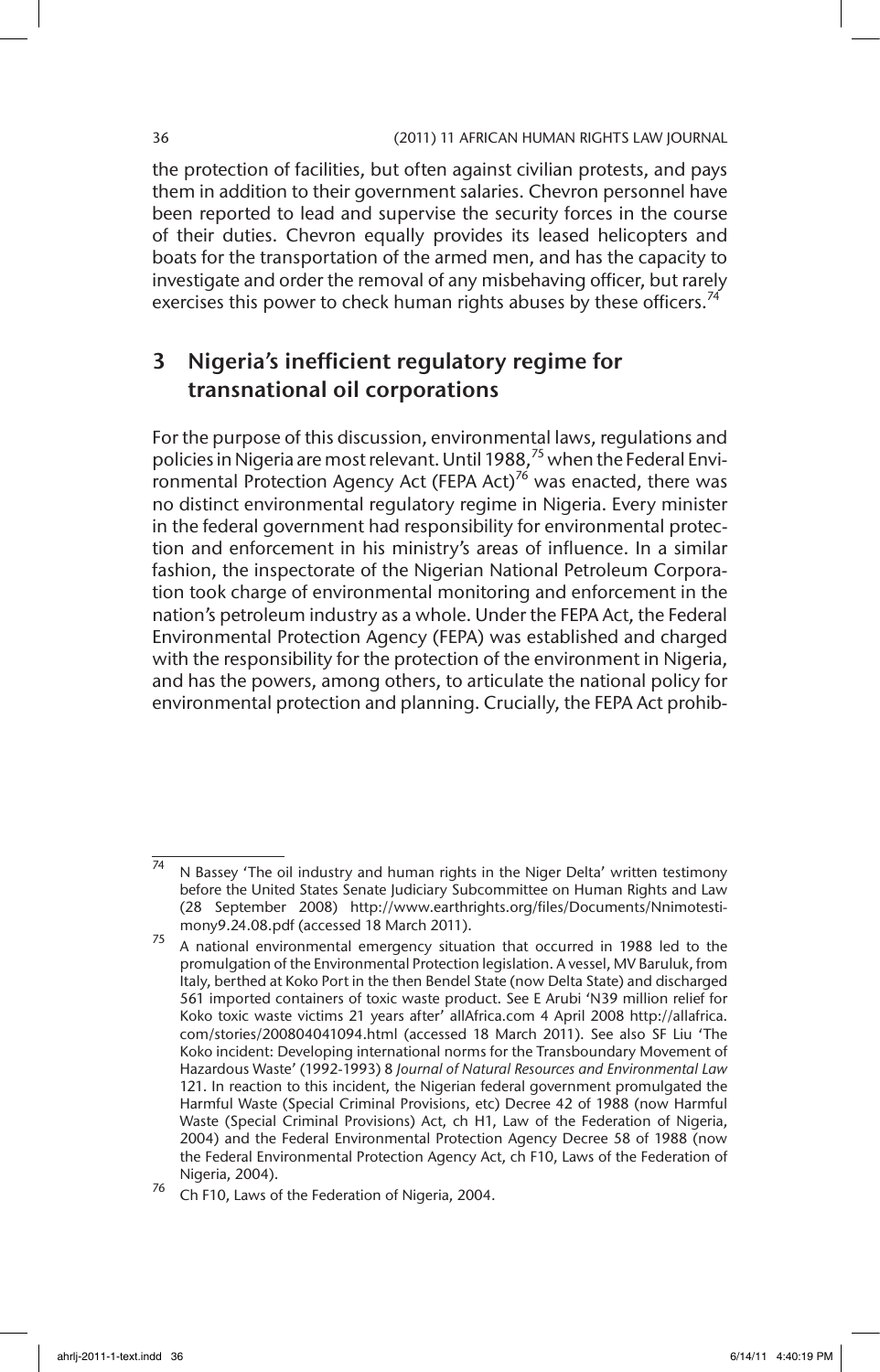its the discharge of harmful quantities of any hazardous substance into the air or upon land and waters of Nigeria.<sup>77</sup>

In 1999, however, FEPA was merged with some other relevant federal departments to form the Federal Ministry of Environment, Housing and Urban Development (FME), but without an appropriate enabling law on responsibility issues. Much later, the National Environmental Standards and Regulations Enforcement Agency Act, 2007 (NESREA Act) was enacted.<sup>78</sup> This Act repealed and replaced the FEPA Act, and in place of FEPA created a new agency, the National Environmental Standards and Regulations Enforcement Agency (NESREA), which became a parastatal under the FME. Subsidiary legislation<sup>79</sup> made under the FEPA Act is still in force. NESREA, like the former FEPA, is responsible for enforcing environmental laws, regulations and standards towards deterring people, industries and corporate bodies from polluting and degrading the environment. It administers the NESREA Act and, like the repealed FEPA Act, the NESREA Act equally criminalises and increasingly punishes environmental pollution with the imposition of fines not exceeding N1 000 000 (one million Naira) (roughly US \$6 630) and a prison term of five years. In the case of a corporate body, there is an additional fine of N50 000 (fifty thousand Naira) (roughly US \$330) for every day the offence persists.<sup>80</sup>

Other relevant legislation worthy of mention here are the Environmental Impact Assessment Act (EIA Act);<sup>81</sup> the Harmful Waste (Special Criminal Provisions) Act (HWSCP Act); $^{82}$  and the National Oil Spill Detection and Response Agency Act, 2006 (NOSDRA Act). The EIA Act, administered by FME, sets out the procedures and methods for ensuring prior consideration of environmental impact assessments on projects, whether public or private. It prohibits the undertaking or authorisation of any project without prior evaluation of its environmental impact, and it gives FME the authority to monitor and certify the environmental assessment on projects. There is also a legal liability for the breach of any provisions of the  $Act.^{83}$  The HWSCP Act is basically

 $\frac{77}{75}$  See JP Eaton 'The Nigerian tragedy, environmental regulation of transnational corporations, and the human right to a healthy environment' (1997) 15 *Boston University International Law Journal* 261 283- 285, where the provisions of this Act are discussed in more detail.

<sup>78</sup> For some critical analysis of this legislation, see DK Derri & SE Abila 'A critical examination of the National Environmental Standards and Regulations Enforcement Agency (Establishment) Act, 2007' in Emiri & Deinduomo (n 34 above) 1.

<sup>79</sup> These include the National Environmental Protection (Effluent Limitation) Regulations; the National Environmental Protection (Pollution Abatement in Industries and Facilities Generating Waste) Regulations; and the National Environmental Protection (Management of Solid and Hazardous Waste) Regulations.

 $\frac{80}{81}$  See sec 27 of the Act.

 $\frac{81}{2}$  Ch E12, Laws of the Federation of Nigeria, 2004.

 $\frac{82}{10}$  Ch H1, Laws of the Federation of Nigeria, 2004.

See sec 60.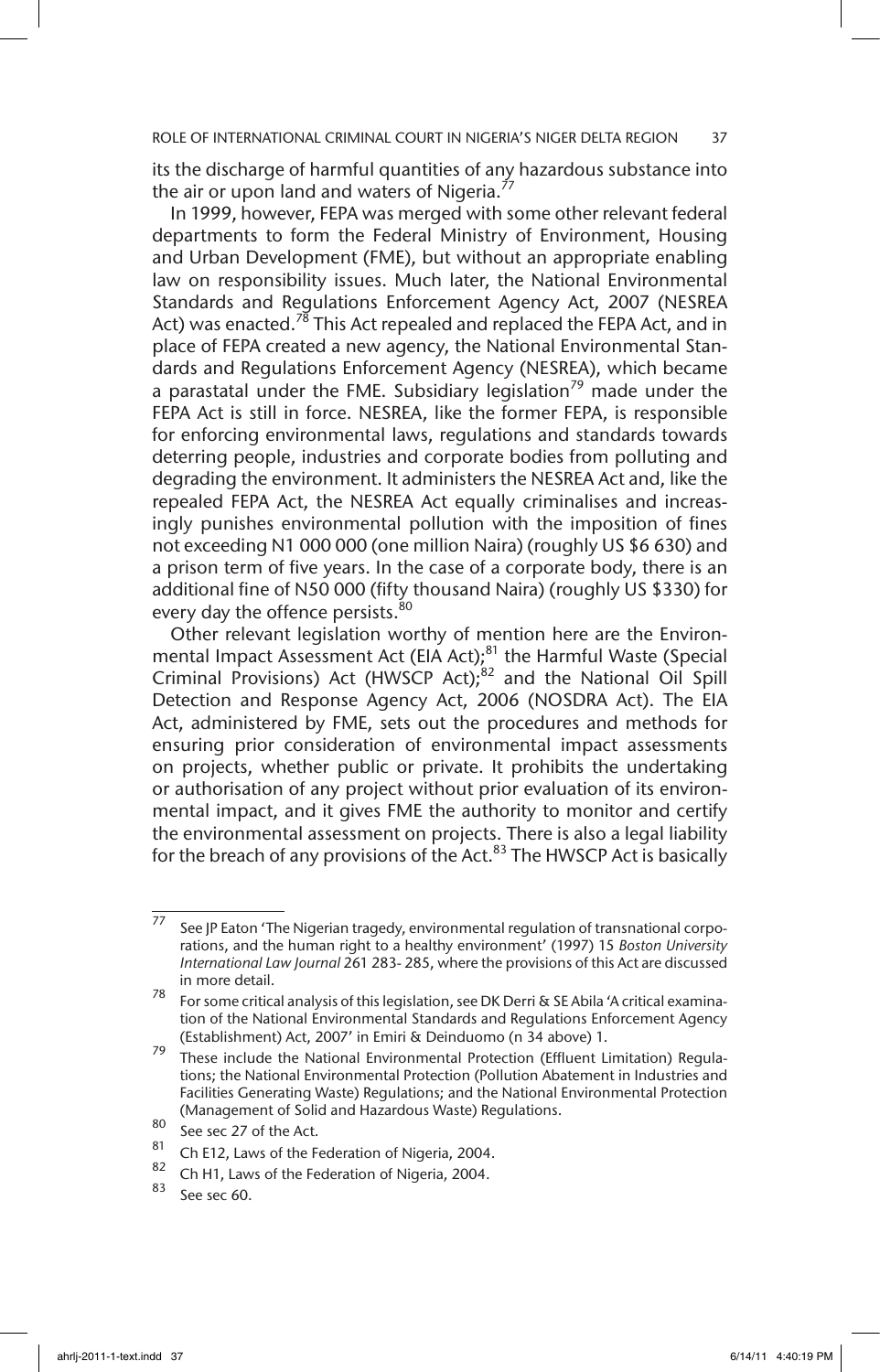a penal legislation. It prohibits the carrying, dumping or depositing of harmful waste in the air, land or waters of Nigeria without lawful authority. It prescribes punishment of life imprisonment as well as the forfeiture of land or anything used to commit the offence. Where an offence is committed by a corporate entity, the Act also punishes any conniving, consenting or negligent officer of the corporation. The Act also provides for the civil liability of an offender to a victim from the offending act.<sup>84</sup> The NOSDRA Act creates the National Oil Spill Detection and Response Agency, which is responsible for the co-ordination and implementation of the National Oil Spill Contingency Plan. The Act provides that an oil spiller is required to clean up affected sites.<sup>85</sup>

On the other hand, although the flaring of gas is generally prohibited, it is nonetheless allowed under section 3 of the Associated Gas Re-Injection Act, $^{86}$  if a ministerial consent certificate has been lawfully issued. Under this legislation, the Minister can issue consent to an oil corporation to flare gas if he is satisfied that the utilisation or re-injection of the gas is inappropriate or unfeasible in a particular field or fields. Where the Minister issues such consent, he would require the corporation to pay a specified amount of money, and further meet specified conditions according to the requirement of section 1 of the Associated Gas Re-Injection (Continued Flaring of Gas) Regulations, 1984.<sup>87</sup>

As far-reaching as these regulations may appear, however, they failed to check the egregious environmental degradation by the oil TNCs in the Niger Delta. They are in fact largely ignored and scarcely enforced.<sup>88</sup> The reason for this is not difficult to ascertain. The government has pecuniary interests in the TNCs by virtue of their joint venture arrangement. Enforcing an environmental regulatory policy that entails significant spending which would reduce revenue or profit, is not in the least a priority for the partners. This is because expenditure by the corporations is appropriately apportioned to the government as well. This inclination not to reduce profit also explains why the initial pipelines laid by these corporations at the beginning of oil extraction in Nigeria have not been replaced with modern ones. Being weak and dilapidated, these pipelines regularly spill oil. The statement of an

<sup>84</sup> See secs 6, 7 & 12 of the Act.

There is other legislation, both federal and state legislation, on environmental protection in Nigeria, but this will not be considered in this article in order not to digress from its main focus. Even the Nigerian Criminal Code (ch C38, Laws of the Federation of Nigeria, 2004) punishes for environmentally-related offences to the extent that it covers offences ranging from water fouling to the use of noxious substances. See particularly secs 245- 248 of this Code. For a more detailed analysis of criminal sanctions on environmental pollutions, see Idowu (n 64 above) 172-177.

 $^{86}$  Ch A25, Laws of the Federation of Nigeria, 2004.

This regulation is made pursuant to the provisions of the Associated Gas Re-Injection Act.

<sup>88</sup> Eaton (n 77 above) 282. See also K Omeje 'Petrobusiness and security in the Niger Delta, Nigeria' (2006) 54 *Current Sociology* 477 494.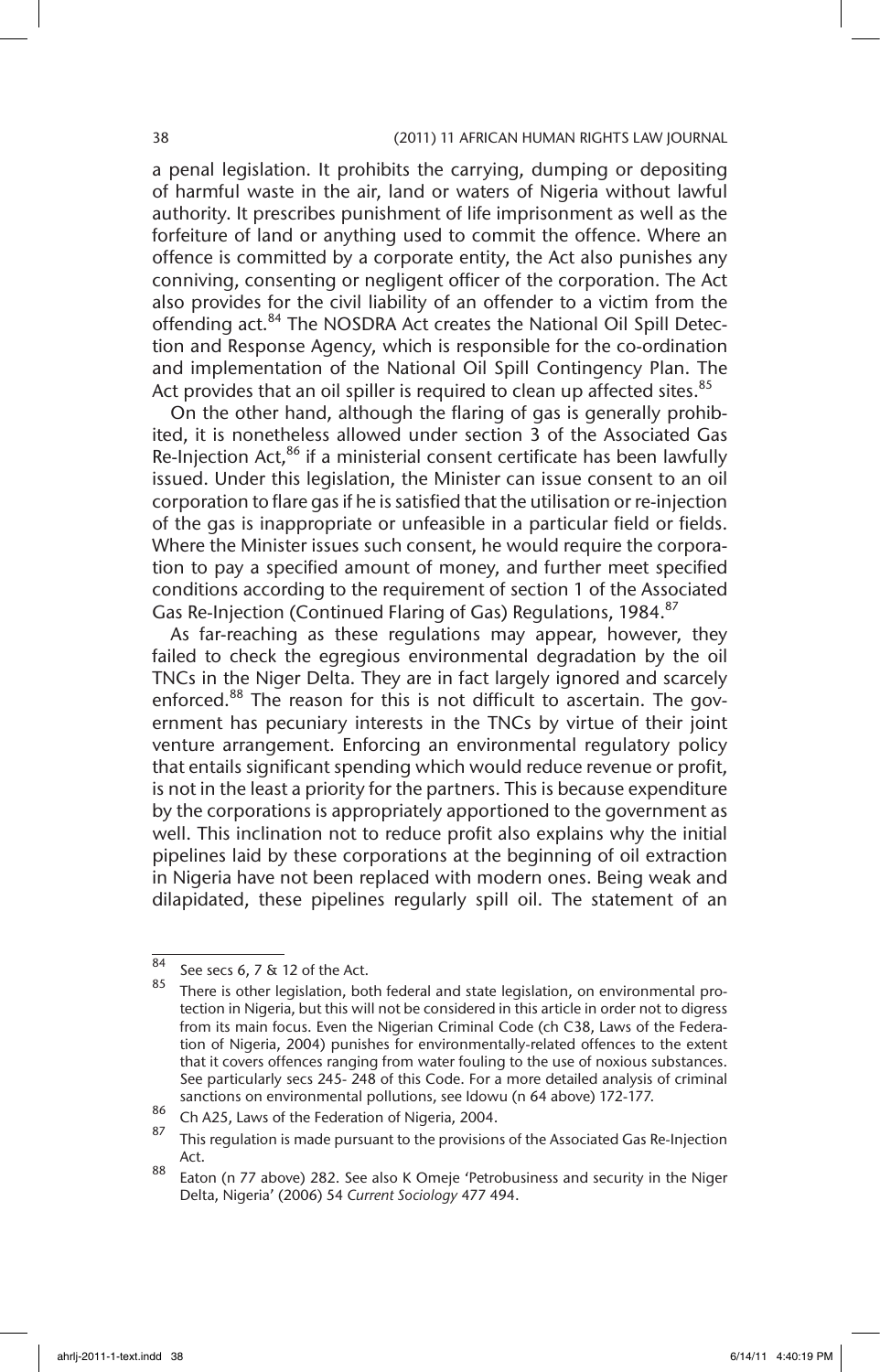ROLE OF INTERNATIONAL CRIMINAL COURT IN NIGERIA'S NIGER DELTA REGION 39

unnamed activist in the Niger Delta interviewed by Kenneth Omeje vividly captures this:<sup>89</sup>

Most of these companies' oil pipelines were laid in the 1960s and 1970s, and our fathers who are in their old age now will tell you (because they participated as labourers in laying them) that they have never seen these pipelines replaced. The pipelines are made of metals which have a maximum lifespan of about 15 years. Yet they have been on our land for 20, 30, 40 years. It is quite natural they will rust. More so, because some of our terrains are swampy, the pipelines could even have a shorter lifespan. The companies do not replace them before expiration, which causes the spillage. I do not say there could not be cases of sabotage. They are quite rare — and the common feature in these cases is that it (*sic*) involves refined products, not raw materials (crude oil).

Even if these environmental regulations as highlighted above are enforced, the sanctions they prescribe are considered a mere pittance to financially-towering oil  $\overline{\text{INCs}}$ .<sup>90</sup> For instance, the managers of these corporations can easily 'opt to pay the daily fine and defer cleanup to some later undetermined time, instead of defraying cleanup costs at the time of the spill to the detriment of short term profits'.<sup>91</sup> Idemudia has also argued that 'fines for violating the gas flaring legislations are fixed at insignificant rates so that oil MNCs can continue to flare gas and pay a fine, as opposed to adhering to the law'.<sup>92</sup> The best way to describe the attitude of the oil corporations in the Niger Delta is 'go to Rome and do like Romans'.<sup>93</sup> They latched on the virtual nonregulatory Nigerian environment to abuse human rights. Eaton rightly observed that many countries have seen more success in regulating the environmental practices of the same oil TNCs that inflict havoc upon the Niger Delta in Nigeria. He goes further to acknowledge that many of Shell's activities in Nigeria would be illegal if they were to happen in other parts of the world.<sup>94</sup>

There are several initiatives undertaken by TNCs to portray themselves as socially-responsible corporations. These range from building schools, hospitals and boreholes, to road construction, the provision of which often lacked community involvement and a sense of ownership,

 $\frac{89}{89}$  K Omeje 'Oil conflict in Nigeria: Contending issues and perspectives of the local Niger Delta people' (2005) 10 *New Political Economy* 321 327.

<sup>90</sup> AK Akujobi 'The effectiveness of criminal sanctions under environmental law in Nigeria' in Emiri & Deinduomo (n 34 above 337 346), concluding that 'the penalties for infringement on environmental laws are laughable and grossly inadequate particularly when one thinks of the effect and consequences of the degradation of the environment and huge profits made by the polluters on their business'.

 $^{91}$  Eaton (n 77 above) 288.

<sup>&</sup>lt;sup>92</sup> Idemudia 'Rethinking the role' (n 24 above) 7.<br><sup>93</sup> Mihat is implied bere is that, instead of being a

What is implied here is that, instead of being exemplar of civility, regulatory compliance and adherence to industry best practices which they uphold in their home states, the TNCs in Nigeria chose to exhibit corporate malfeasance that apparently fits into the political atmosphere, even when it creates grave human rights havoc.

<sup>94</sup> Eaton (n 77 above) 283.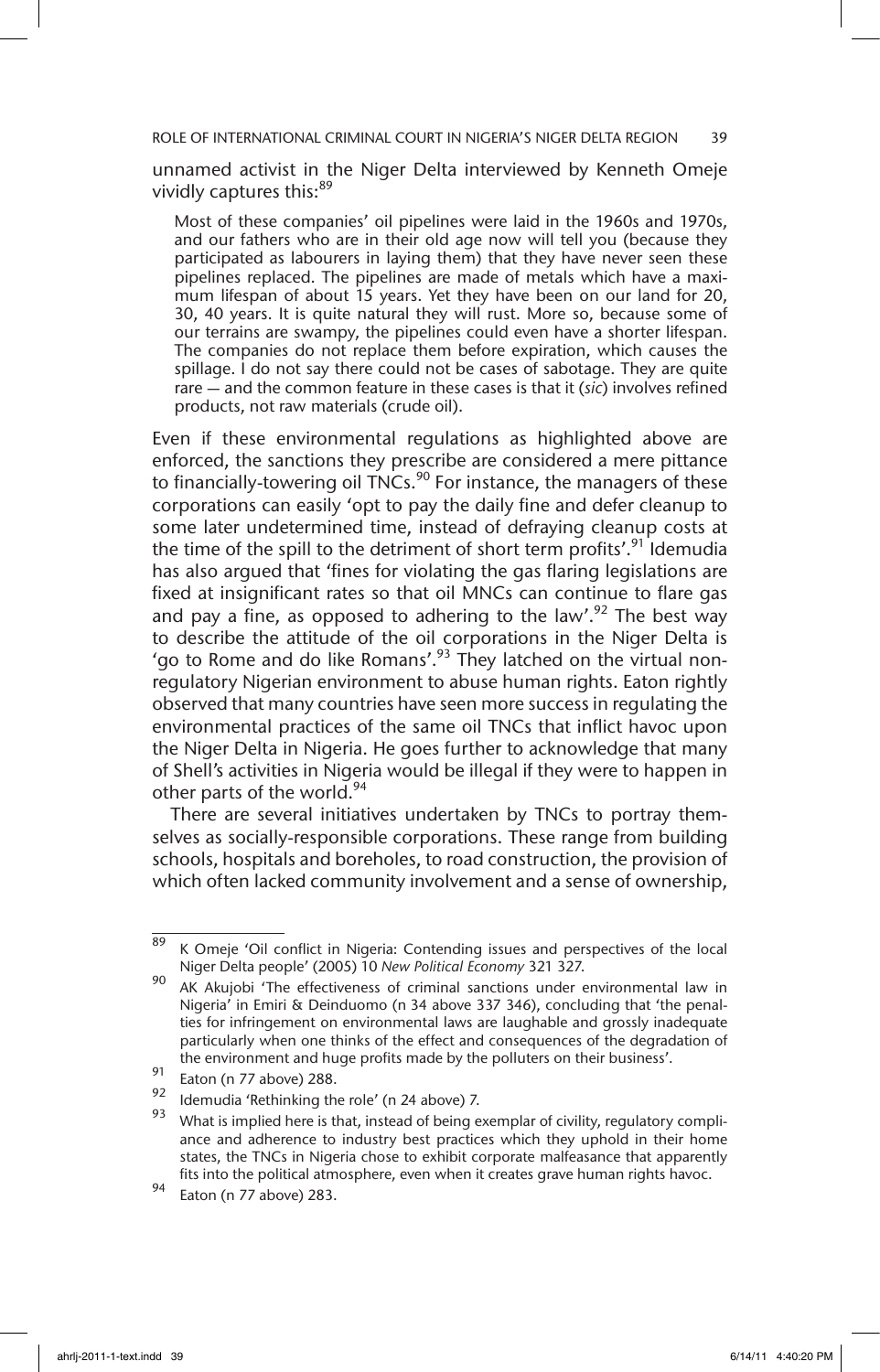and which spur inter-community conflict.<sup>95</sup> In any case, the supposed corporate social responsibility efforts do not and cannot make up for the atrocious human rights violations on their part.

It is interesting to note also that the foregoing human rights violations unfolded even when there are other legal regimes, local and international, that provide for the peoples' individual and collective human rights in all its definitions and ramifications. Apart from the Nigerian Constitution,<sup>96</sup> the following international legal instruments, to which Nigeria is a state party, recognise and guarantee the human rights of the local people of the Niger Delta: the Universal Declaration of Human Rights (Universal Declaration);<sup>97</sup> the African Charter on Human and Peoples' Rights (African Charter);<sup>98</sup> the International Covenant on Civil and Political Rights (ICCPR);<sup>99</sup> and the International Covenant on Economic, Social and Cultural Rights (ICESCR)<sup>100</sup> The rights to development and a healthy environment are essentially provided for in the African Charter<sup>101</sup> and ICESCR.<sup>102</sup>

 A good analysis of the violations of the rights of the communities of the Niger Delta under the African Charter is made in the ruling of the African Commission on Human and Peoples' Rights (African

 $\frac{100}{101}$  See n 5 above.

 $\frac{95}{95}$  Idemudia 'Rethinking the role' (n 24 above) 9.

See ch IV generally, but particularly secs 33, 34 and 43 of the Constitution of Federal Republic of Nigeria 1999 (1999 Constitution) relating to rights to life, dignity of the human person and the right to property. Besides making bold provisions for the first generation of human rights in ch IV, the Constitution in sec 20 provides that the state shall protect and improve the environment and safeguard the water, air and land, forest and wild life of Nigeria. The right provided for under this section (the right to a healthy environment derivable from the obligation of the state to protect and improve the environment) is not justiciable by reason of sec 6(6)(C) of the same Constitution, which purports to oust the court's jurisdiction from entertaining any question or matter arising from sec 20. The legal implication of this provision is that no one can successfully bring an action against the Nigerian government by relying on the said constitutional provisions. This perhaps explains why the people of the Niger Delta could not bring an action against the federal government in redress of their environmental damages.

<sup>97</sup> Adopted by the United Nations General Assembly on 10 December 1948, UN GA Res 217A (III), UN GAOR, 3rd sess UN Doc A/810 (1948).

<sup>&</sup>lt;sup>98</sup> This is an African treaty adopted in Nairobi, Kenya, by the Organisation of African Unity (now African Union) Assembly of Heads of State and Government on 27 June 1981 OAU Doc CAB/LEG/67/3 Rev 5; C Heyns & M Killander (eds) *Compendium of key human rights documents of the African Union* (2010) 29, and came into force on 21 October 1986. It became part of Nigeria's domestic law by virtue of the African Charter on Human and Peoples' Rights (Ratification and Enforcement) Act, ch A9, Laws of the Federation of Nigeria, 2004). Art 22 of this Charter, eg, provides that all people shall have the right to economic, social and cultural development. Arts 4, 16 and 24 also make provisions relating to the right to a clean and healthy environment.

 $\frac{99}{100}$  See n 6 above.

See arts 22  $\&$  24. The rights to life and integrity of the human person, property, the enjoyment of the best attainable state of physical and mental health and the right to family life are also provided for in arts 4, 14, 16 and 18(1) respectively.

 $102$  See art 12.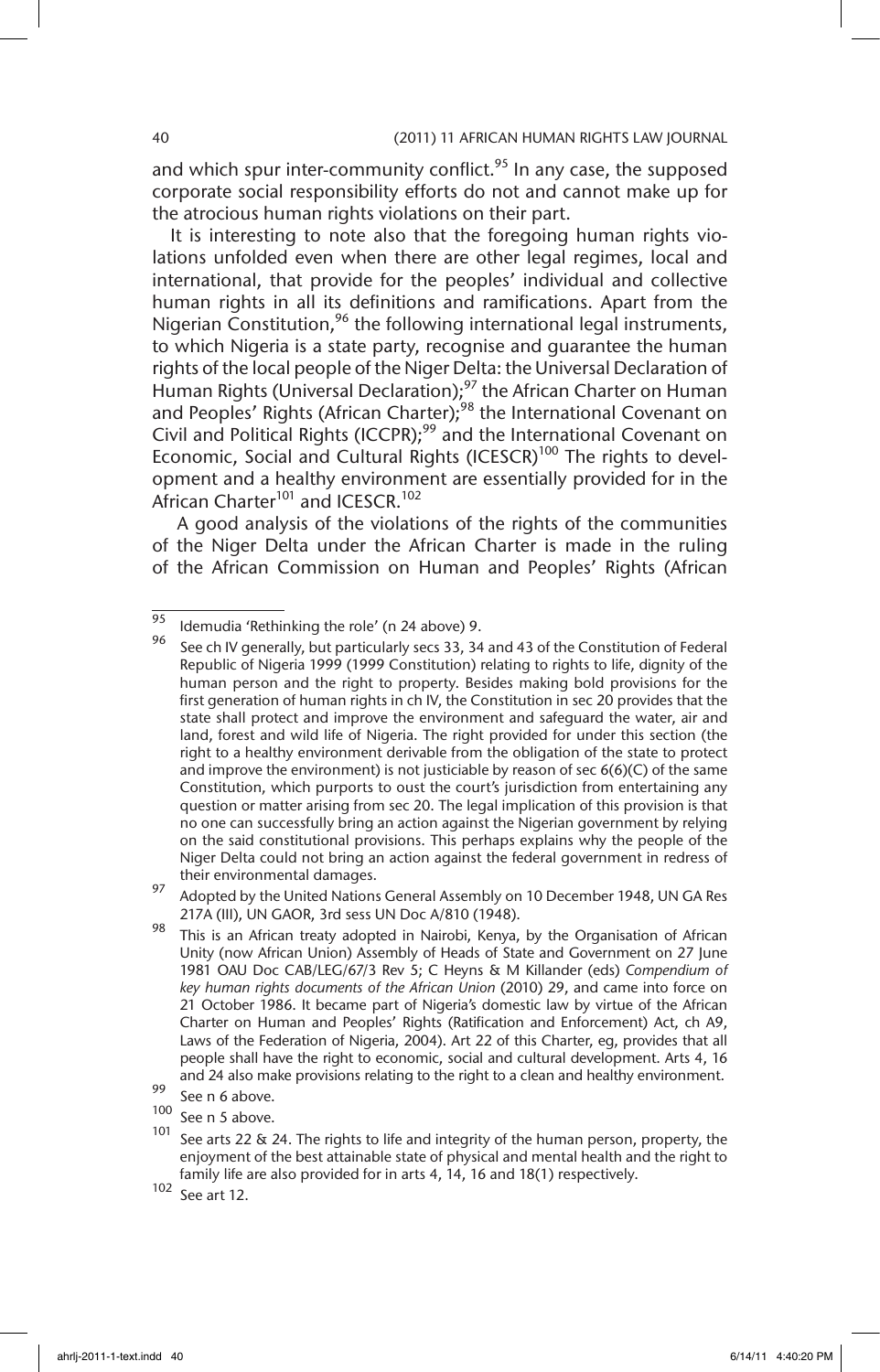Commission)103 in *Social and Economic Rights Action Centre (SERAC) and Another v Nigeria* (*SERAC* case)*.* 104 This communication arose out of the military repression in Ogoniland (highlighted in part II above) around the mid-1990s, and was filed on behalf of the Ogoni people by SERAC and CESR, who are Lagos and New York-based NGOs respectively.

Articles 21 and 24 of the African Charter, particularly, were found by the African Commission to have been violated by the Federal Republic of Nigeria. Article 21 provides for the right of the people to freely dispose of their wealth and natural resources, which right shall also be exercised in the exclusive interest of the people, and the people shall not be deprived of it.<sup>105</sup> It further provides that state parties (Nigeria in this case) shall undertake to eliminate all forms of foreign economic exploitation, particularly that practised by international monopolies, so as to enable their people to fully benefit from the advantages derived from their natural resources. Article 24, on the other hand, provides that all people shall have the right to a generally satisfactory environment favourable to their development.<sup>106</sup>

In view of these provisions, the Commission found that the military government of Nigeria failed to protect the Ogoni people from the activities of oil TNCs operating in the Niger Delta. In other words, the government failed to monitor or regulate the operations of oil TNCs and, in doing so, paved the way for the corporations to exploit oil reserves in Ogoniland; $107$  furthermore, that the government in its dealings with the corporations did not involve the Ogoni communities in decisions that affected the development of Ogoniland.<sup>108</sup> The African Commission equally observed the importance of a clean and safe environment that is closely linked to economic and social rights in so far as the environment affects the quality of life and the safety of the individual, and concluded that living in an environment degraded by pollution was unsatisfactory.<sup>109</sup>

Although on technical grounds the oil TNCs were not pursued directly in this case, nonetheless the decision exposed the human rights violations arising from their operations, and the Nigerian government was held responsible for failing to put them under control. Thus, finding that the government of Nigeria violated articles 2, 4, 14, 16, 18(1), 21 and 24 of the African Charter, the African Commission appealed to the

 $103$  This is a quasi-judicial organ of the AU with the responsibility of monitoring, promoting and protecting human rights and collective peoples' rights throughout Africa as well as interpreting the African Charter and considering individual complaints of violations of the Charter.

<sup>104</sup> (2001) AHRLR 60 (ACHPR 2001). This case was decided at the Commission's 30th ordinary session, held in Banjul, The Gambia, from 13 to 27 October 2001.

<sup>105</sup> *SERAC* decision (n 104 above) para 55.

<sup>&</sup>lt;sup>106</sup> *SERAC* decision (n 104 above) para 52.<br><sup>107</sup> *SERAC* decision (n 104 above) para 56

<sup>107</sup> *SERAC* decision (n 104 above) paras 56, 57 & 58.

<sup>&</sup>lt;sup>108</sup> *SERAC* decision (n 104 above) para 55.<br><sup>109</sup> SERAC decision (n 104 above) para 51.

SERAC decision (n 104 above) para 51.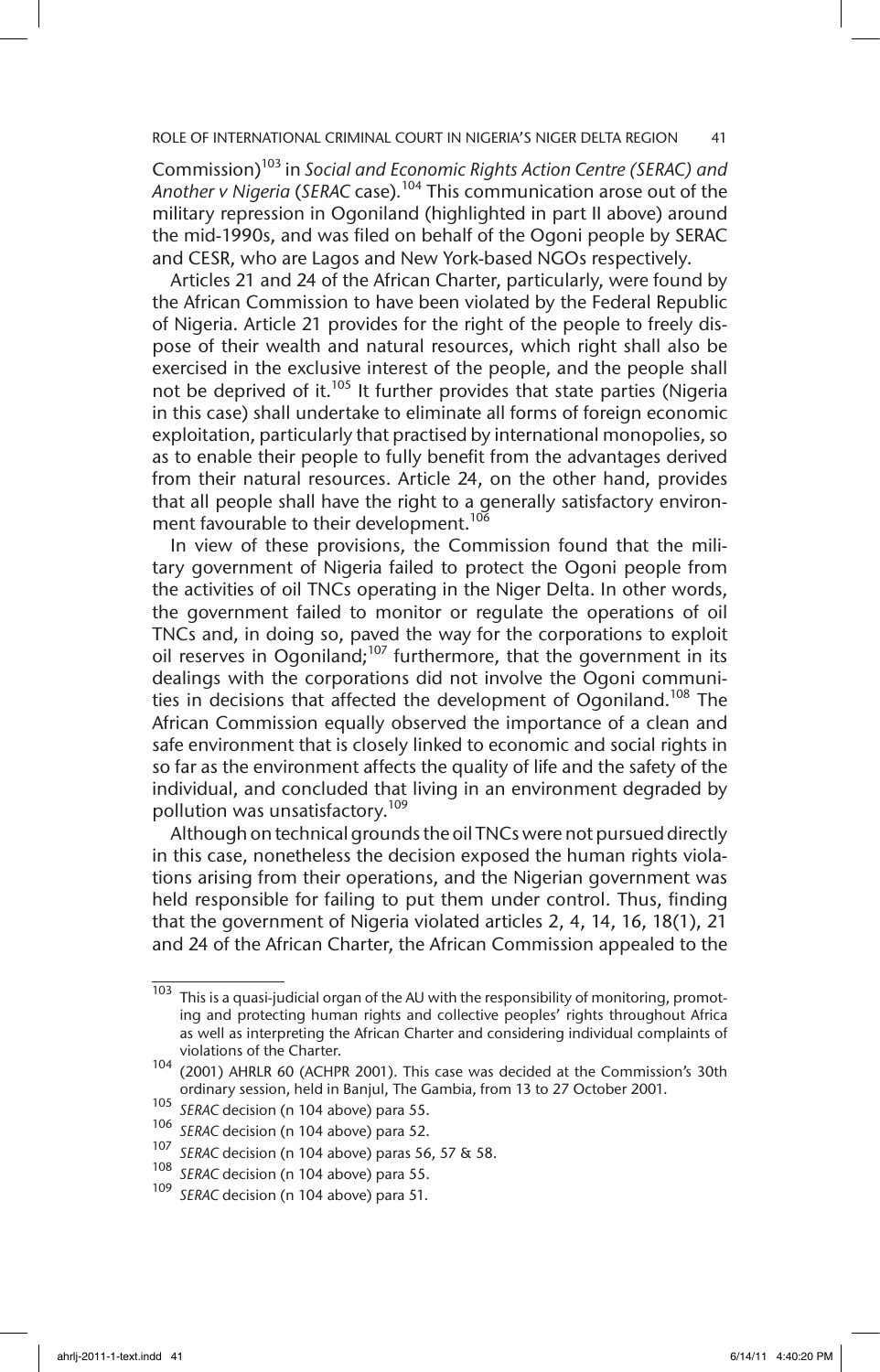government to ensure the protection of the environment, health and livelihood of the people of Ogoniland by taking several steps, including stopping all attacks on Ogoni communities and leaders by the security forces; ensuring adequate compensation to the victims of human rights violations; undertaking a comprehensive clean-up of lands and rivers damaged by oil operations; ensuring that appropriate environmental and social impact assessments are prepared for any future oil development; and that the safe operation of any further oil development is guaranteed through effective and independent oversight bodies for the petroleum industry.<sup>110</sup> Ten years on, and the appeals by the African Commission have not yet been complied with by the Nigerian government, thus underlining the point that Third World host states of the TNCs are incapable of controlling the corporations' activities.

A more recent decision of a domestic court will help to drive home this point: the case of *Mr Jonah Gbemre v Shell Petroleum Development Company*, *Nigerian National Petroleum Corporation (NNPC) and the*  Attorney-General of the Federation<sup>111</sup> before Justice CV Nwokorie, at the Federal High Court, Benin Division. The applicant in the case had sought the following relief:

- (i) a declaration that the constitutionally-guaranteed fundamental rights to life and dignity of the human person provided for in sections 33(1) and 34(1) of the Constitution of the Federal Republic of Nigeria, 1999, and reinforced by articles 4, 16 and 24 of the African Charter on Human and Peoples' Rights (Ratification and Enforcement) Act, Cap A9, Vol 1, Laws of the Federation of Nigeria, 2004, inevitably include the right to a clean, poison-free and healthy environment;
- (ii) a declaration that the actions of the first and second defendants in continuing to flare gas in the course of their oil explorations and production activities in the applicant's community are a violation of the applicant's fundamental rights to life (including a healthy environment) and dignity of the human person guaranteed by sections 33(1) and 34(1) of the Constitution of the Federal Republic of Nigeria and reinforced by articles 4, 16 and 24 of the African Charter on Human and Peoples' Rights (Ratification and Enforcement Act, Cap A9, Vol 1, Law of the Federation of Nigeria, 2004;
- (iii) a declaration that the failure of the first and second defendants to carry out an environmental impact assessment in the applicant's community concerning the effects of their gas flaring activities is a violation of section 2(2) of the Environmental Impact Assessment Act, Cap E12, Vol 6, Laws of the Federation of Nigeria, 2004;
- (iv) a declaration that the provisions of sections 3(2)(a) and (b) of the Associated Gas Re-Injection Act, Cap A25, Vol 1, Laws of the Federation of Nigeria, 2004, and section 1 of the Associated Gas Re-Injection (Continued Flaring of Gas) Regulations, 1984, under which the continued flaring of gas in Nigeria may be allowed, are inconsistent with the applicant's rights to life and/or dignity of the human person enshrined in sections 33(1) and 34(1) of the Constitution of the Federal Republic of Nigeria, 1999 and articles 4, 16 and 24 of the African Charter on

<sup>110</sup> *SERAC* decision (n 104 above) concluding para*.* 

<sup>111</sup> Suit FHC/CS/B/153/2005 (unreported).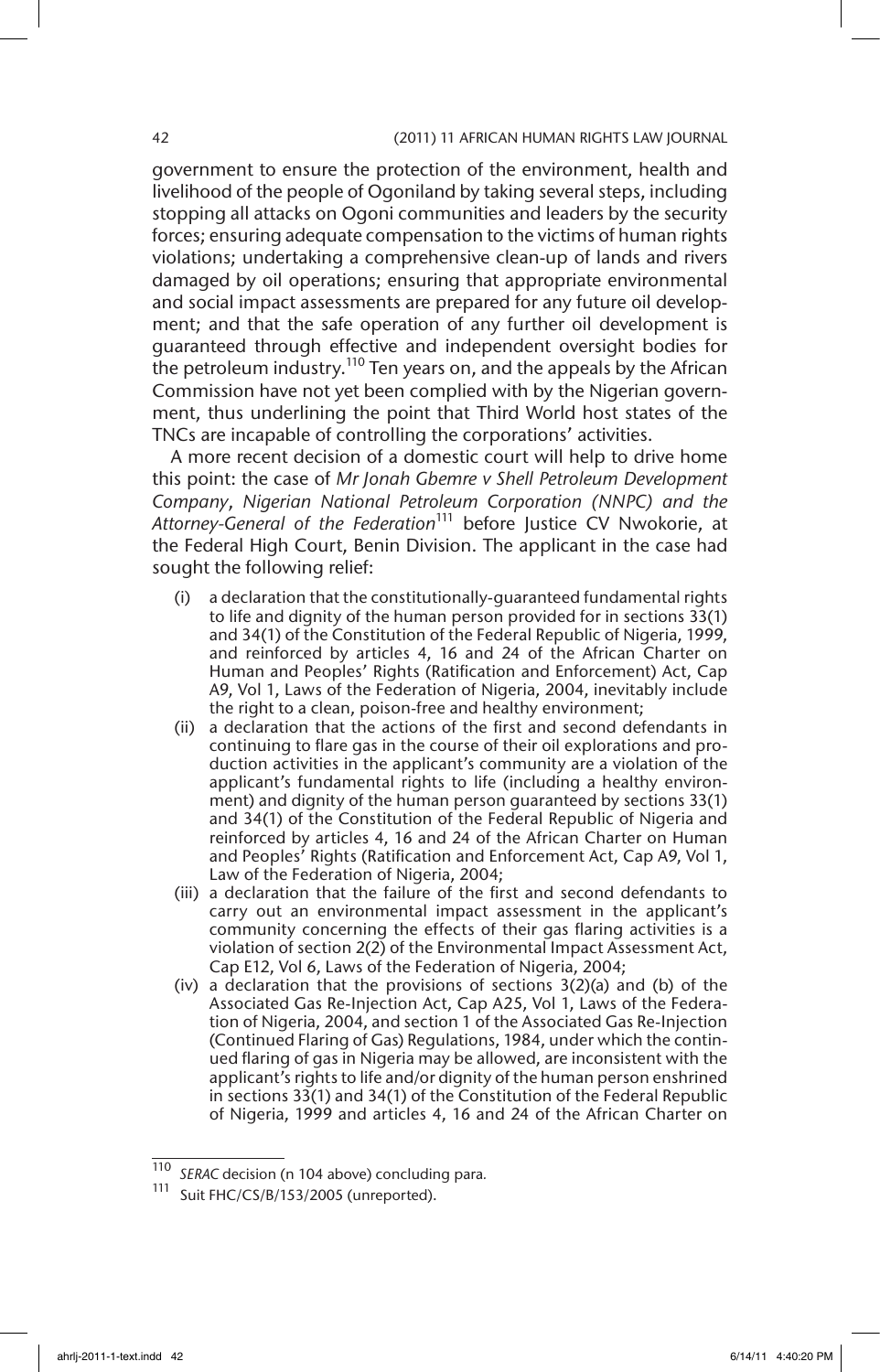Human and Peoples' Rights (Ratification and Enforcement) Act, Cap A9, Vol 1, Laws of the Federation of Nigeria, 2004, and are therefore unconstitutional, null and void by virtue of section 1(3) of the same Constitution; and

(v) an order of perpetual injunction restraining the first and second defendants by themselves or by their agents, servants, contractors or workers or otherwise howsoever from further flaring of gas in the applicant's said community.

In its judgment of 14 November 2005, the Court granted the above. In bold and clear terms, it restrained the respondents from further flaring gas in the applicant's community, with an injunction to take immediate steps to do this. The Court specifically ordered the Attorney-General of the Federation to immediately set in motion the necessary processes for a speedy amendment of the Associated Gas Re-injection Act and the Regulations made thereunder in order to quickly bring them in line with the provisions of chapter 4 (covering human rights) of the Constitution.<sup>112</sup>

About five years after this judgment, the situation is still much the same in Niger Delta communities. However, the National Assembly in July 2009 passed a new bill, the Gas Flaring (Prohibition and Punishment) Bill, 2009, which sets 31 December 2010 as the final date for stopping gas flaring in Nigeria. Under this Bill, oil corporations that fail to meet the deadline should pay twice the price of gas flared in the international market.<sup>113</sup> Whether the new legislation will be enforced in a manner different from the way other environmental legislation and regulations in Nigeria have been enforced so far is a different matter. Indeed, the law is now in force, yet its impact has not been felt within the affected communities.

## 4 Transnational corporations and the International Criminal Court

Customary international human rights law developed in order to protect individuals from oppressive and abusive actions of the state. Perhaps a failure to recognise or contemplate *ab initio* that powerful non-state actors such as TNCs could violate human rights may be attributed

<sup>112</sup> A full and detailed analysis of this case can be found in the *Oxford Reports on International Law* – ILDC 924 (NG 2005). The full text of the original judgment of the court is also available at http://www.climatelaw.org/cases/case-documents/nigeria/ ni-shell-nov05-judgment.pdf (accessed 19 March 2011).

<sup>113</sup> See S Ojeifo 'Gas flaring – Senate passes Prohibition Bill' *This Day* 3 July 2009 http:// www.thisdayonline.com/nview.php?id=147722 (accessed 19 March 2011).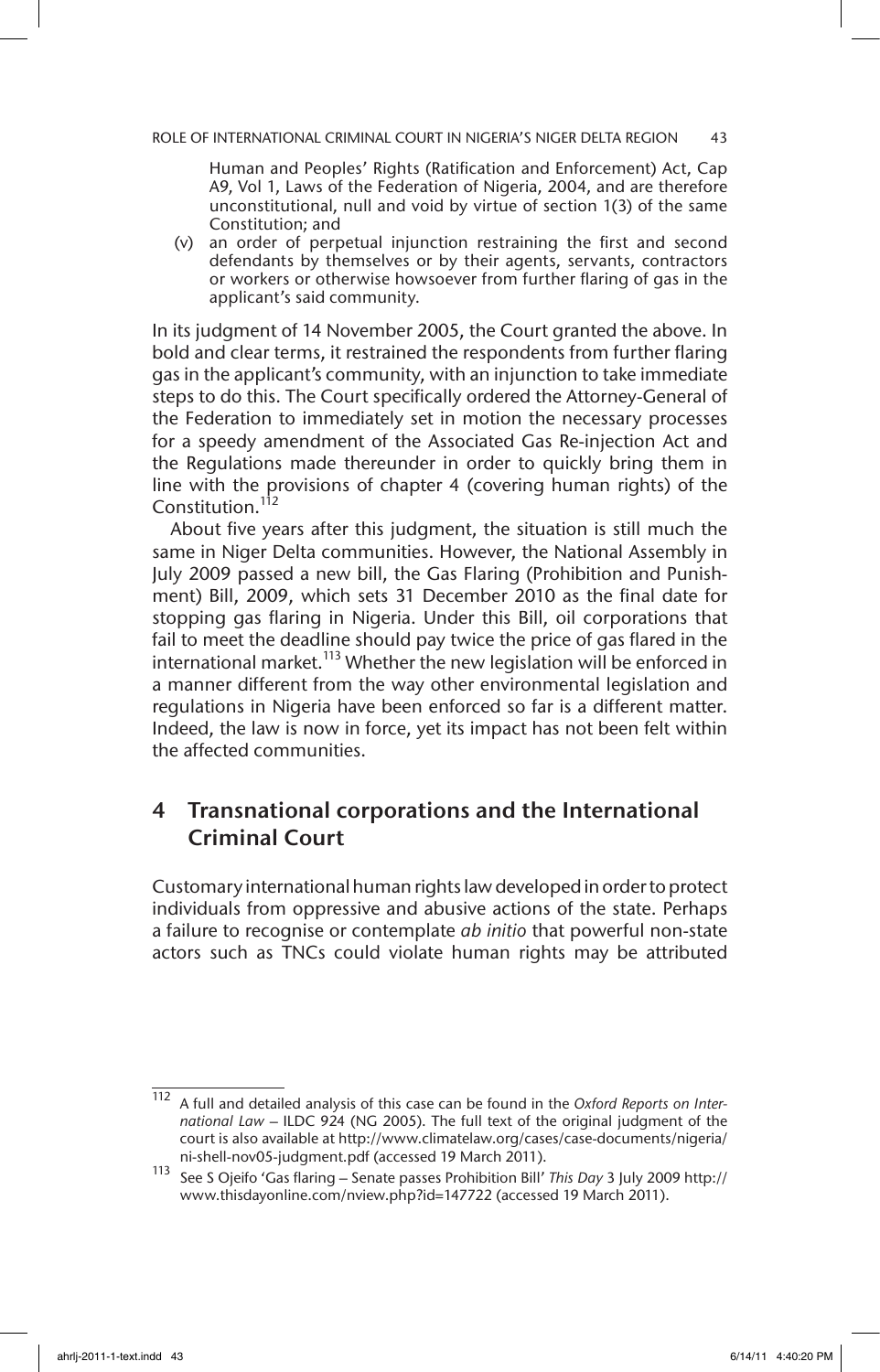to the fact that only states were players in the international arena.<sup>114</sup> However, international law leaves states with the obligation to control and restrain within their territories the activities of non-state actors that violate human rights.<sup>115</sup> It is not in doubt that several states do not have what it takes to live up to this obligation. Weak Third World countries that see these human rights violations through the extra-territorial activities of foreign corporations within their domain, as in the case of Nigeria highlighted above, do not have the economic and political will to bring TNCs under control.<sup>116</sup> The situation is further exacerbated by the systemic corruption often associated with Third World countries, of which Nigeria is not an exception.<sup>117</sup>

At one time it was thought that where a host state is unwilling or incapable of reacting appropriately to human rights abuses, the home state of the corporation may have a crucial role to play ensuring that corporate abuses do not go unpunished, $118$  and some home states have attempted to use extra-territorial legislation to achieve this end. Belgium, for instance, had an unsuccessful trial with its 'universal competence' human rights law by which Belgian courts could try cases of alleged violations of human rights by anyone, against anybody and anywhere in the world.<sup>119</sup> The United Kingdom also proposed a bill to impose social, environmental and human rights obligations on corporations registered in the UK and their directors, with respect to their activities at home or overseas. However, this did not translate into legislation.<sup>120</sup>

<sup>114</sup> AC Cutler 'Critical reflections on the Westphalian assumptions of international law and organisations: A crisis of legitimacy' (2001) 27 *Review of International Studies* 133, arguing that the 'Westphalian-inspired notions of state-centricity, positivist international law, and "public" definitions of authority are incapable of capturing the significance of non-state actors, like transnational corporations and individuals, informal normative structures, and private, economic power in the global political economy'. See also Malanczuk (n 1 above) 1, arguing that 'only states could be subjects of international law, in the sense of enjoying international legal personality and being capable of possessing international rights and duties, including the rights to bring international claims'.

<sup>115</sup> McCorquodale & Simons (n 18 above) 598 599.

<sup>116</sup> I Fuks '*Sosa v Alvarez-Machain* and the future of ACTA litigation: Examining bonded labour claims and corporate liability' (2006) 106 *Columbia Law Review* 112 117 n 37, arguing that developing countries are reluctant to bring TNCs under control because of their power over the flow of capital and jobs that the TNCs have and the ease with which either or both can be moved in relatively short period of time in the event of a country falling out of favour with the TNCs.

<sup>117</sup> F Khan 'Understanding the spread of systemic corruption in the Third World' (2008) 6 *American Review of Political Economy* 16; O Fagbadebo 'Corruption, governance and political instability in Nigeria' (2007) 1 *African Journal of Political Science and International Relations* 28 35.

<sup>&</sup>lt;sup>118</sup> See J Ruggie 'Protect, respect and remedy: A framework for business and human Rights' (2008) 3 *Innovations: Technology, Governance, Globalisation* 189.

 $\frac{119}{120}$  Kinley & Tadaki (n 3 above) 940.

Kinley & Tadaki (n 3 above) 942.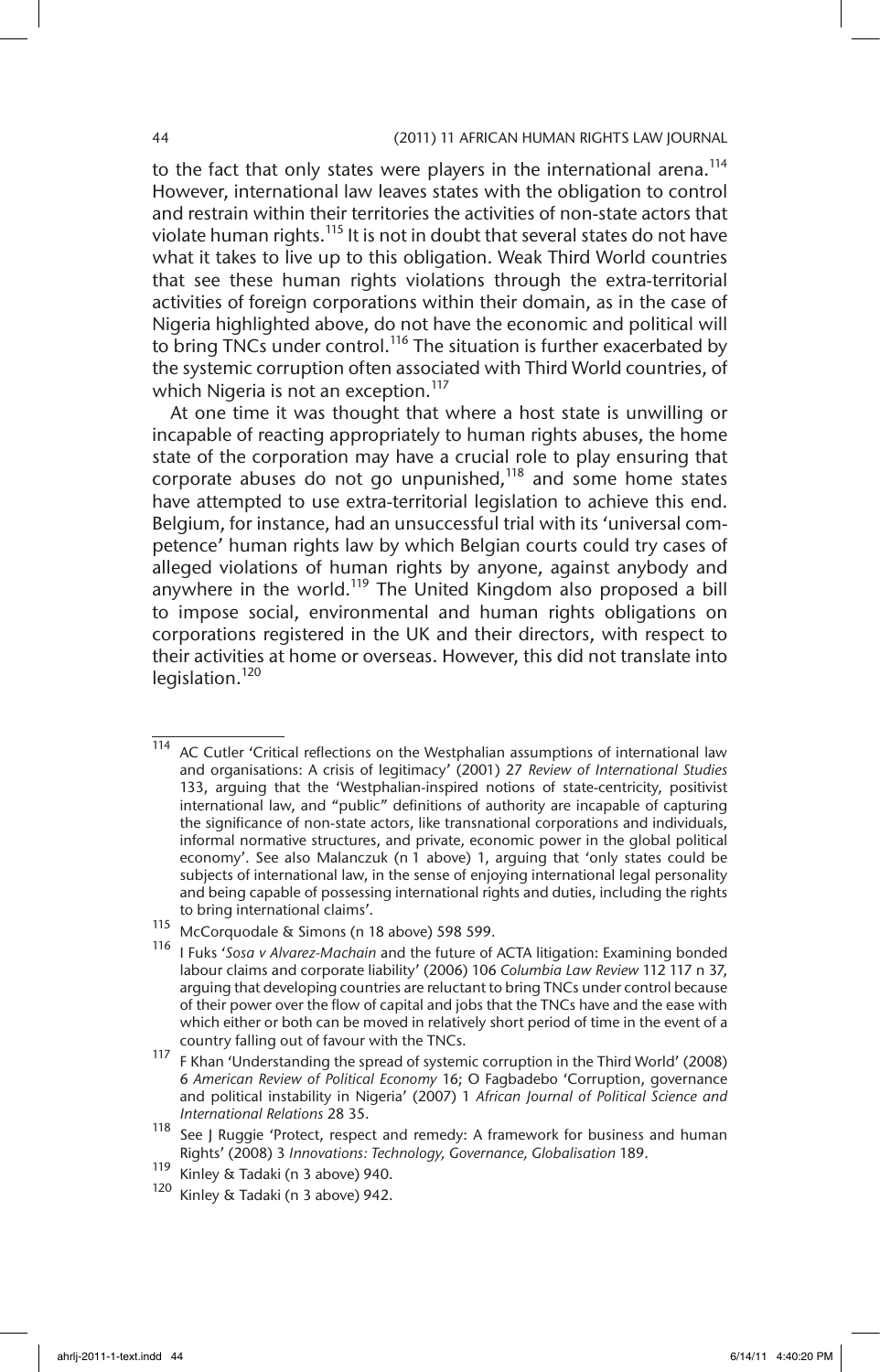It appears that only the United States of America has made a meaningful difference in the use of extra-territorial legislation to regulate TNCs. The Alien Tort Claims  $Act^{121}$  (ATCA) empowers the USA district court to hear civil claims of foreign citizens for injuries arising from actions that violate the law of a nation or a treaty of the United States.<sup>122</sup> This Act has been utilised to some extent,<sup>123</sup> but its application has often been limited by jurisdiction and *forum non-conveniens* arguments and restrictive interpretations.<sup>124</sup> Also, apart from these, it is restricted to suits in the USA and has no universal application that can adequately deal with wider human rights violations. Not even soft law initiatives<sup>125</sup> could fill the vacuum. For instance, the 2003 UN Norms on the Responsibilities of Transnational Corporations and Other Business Enterprises with Regard to Human Rights<sup>126</sup> can appropriately be described as a 'lame tiger' because, although referred to as 'binding', it is voluntary. Its provisions are not enforceable on a TNC. What the current position amounts to is that reliance on a state-based framework for controlling TNCs is tantamount to turning a blind eye to human rights abuses arising from their operations.<sup>127</sup>

It is against this backdrop that the article argues that extending the jurisdiction of the ICC to TNCs has become imperative in order to cut down the extent of, or to deter, human rights abuses. There is no doubt that the manner of atrocities committed by Shell in Ogoniland, for instance, cannot be substantially distinguished or removed from the definition of crimes over which the ICC currently has jurisdiction. Articles 5, 6, and 7 of the ICC Statute make it clear that crimes against humanity which, among others, include murder, rape, torture and attacks directed against any civilian population, such as were committed with the complicity of Shell and other TNCs in the Niger Delta, are punishable under the Statute.

A critical mind may want to ask why Third World countries, including Nigeria, have not of their own accord employed a corporate criminal regime to effectively punish or stop TNCs from human rights violations

 $\frac{121}{121}$  This statute is alternatively referred to as the Alien Tort Statute (ATS). It is part of the Judiciary Act of 1979, ch 20 para 9(b), 1 Stat 73, 77 (codified as amended at 28 USC para 1350 (2000)). See Fuks (n 116 above) 112.

<sup>122</sup> Kinley & Tadaki (n 3 above) 939.

<sup>123</sup> See *Doe v Unocal Corp* 963 F Supp 880 (CD Cal 1997) 110 F Supp 2d 1294 (CD Cal 2000); *Doe 1 v Unocal* 395 F 3d 932 (9th Cir 2002) 395 F 3d 978 (9th Cir 2003); *John Doe 1 v Unocal* 403 F 3d 708 (9th Cir 2005). Unocal Corporation was held liable for human rights violations of its subsidiary company in Myanmar. See also *Beanal v Freeport-McMoran Inc* 197 F 3d 161, 161 (5 Cir 1999). See generally Fuks (n 116 above) 118-119. For other cases, see MA Pagnattaro 'Enforcing international labour standards: The potential of the Alien Tort Claims Act' (2004) 37 *Vanderbilt Journal of Transnational Law* 203.

<sup>124</sup> S Joseph *Corporations and transnational human rights litigation* (2004) 83-99.

<sup>125</sup> See nn 8, 9, 10, 13 & 14 above*.*

 $\frac{126}{127}$  See n 14 above.

Kinley & Tadaki (n 3 above) 1021.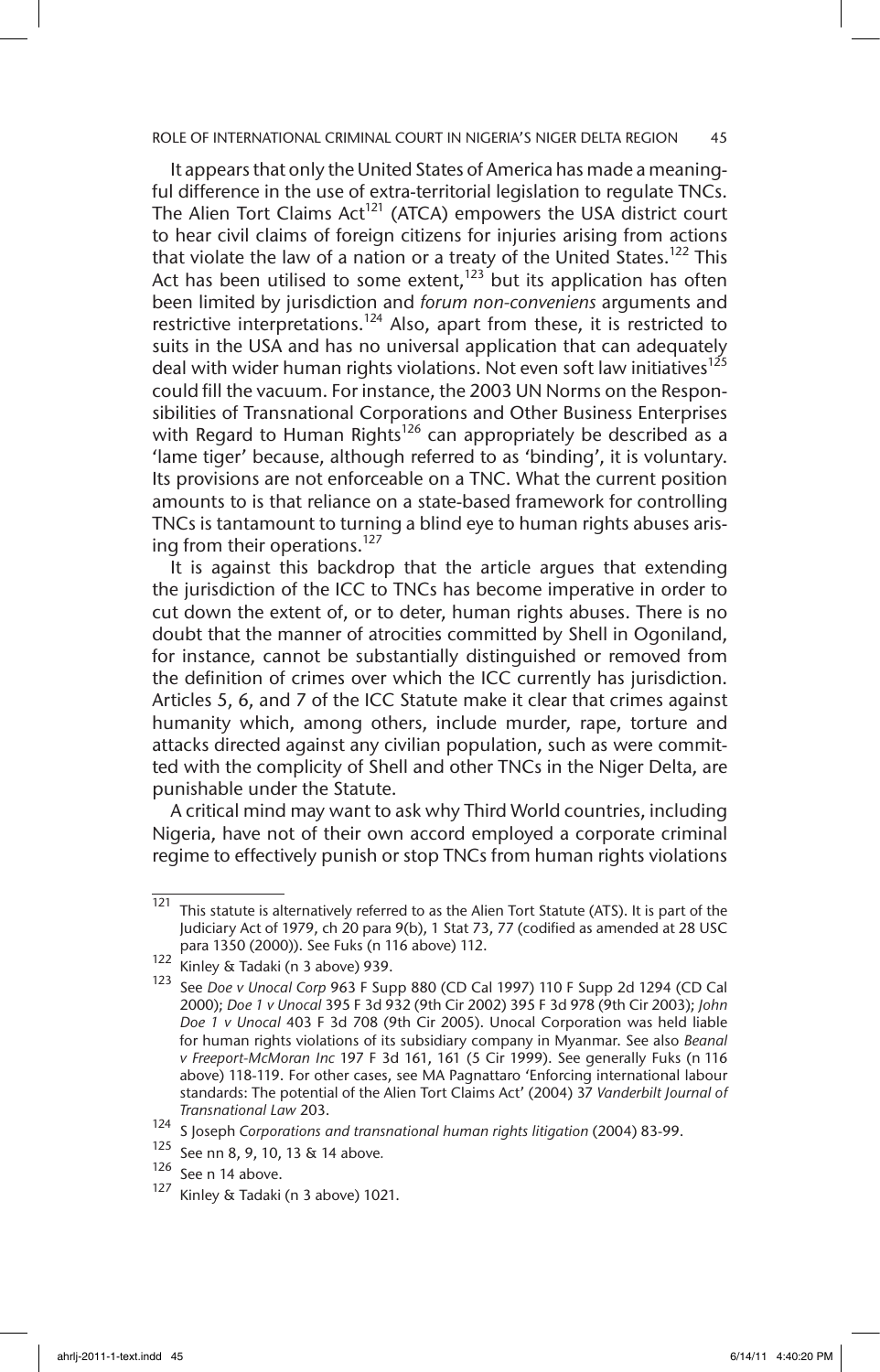without seeking the assistance of the ICC. The truth is that, like some Western common law jurisdictions that have corporate criminal regimes, Nigeria, for instance, recognises this concept but has not effectively put it to use as machinery for seeking justice against corporations. Corporate criminal liability is well established in Nigeria's jurisprudence. This is anchored in common law's organic theory of the corporation, which has been the hallmark of Nigeria's company statutory and case law.128 Leaving aside the company statutory and case law, generally, section 18(1) of the Interpretation Act,<sup>129</sup> as well as chapter 1 of the Criminal Code<sup>130</sup> defines a 'person' as including a corporation, with the implication that all legal rules and offences applicable to 'a person' also applies to a corporation.

Section 65(1)(a) of the Companies and Allied Matters Act of 1990  $(CAMA)^{131}$  provides that a corporation shall be criminally liable for the acts of its members in a general meeting, its board of directors or of its managing director to the same extent as if it were a natural person. Paragraph (b) of the same sub-section, however, underscores the sacrosanctity of corporate criminal liability in Nigeria by indicating that a corporation shall still be criminally liable notwithstanding that the offence in question was committed in the course of an activity or a business not authorised by its memorandum; thus foreclosing the use of the *ultra vires* argument as a defence in any criminal proceedings against a corporation.<sup>132</sup>

The section 65 provisions are in any case a codification of Nigeria's pre-CAMA case law.133 Worthy of note is the case of *Ibadan City Council v Odunkale*, 134 where the Supreme Court held that the mental state of a director, being the mind and will of a corporation, may be attributed to the corporation itself in order to ground corporate liability. In effect, corporations in Nigeria have been convicted of offences that include sedition,<sup>135</sup> knowingly publishing a false statement,<sup>136</sup> the violation

<sup>&</sup>lt;sup>128</sup> C Okoli 'Criminal liability of corporations in Nigeria: A current perspective (1994) 38 *Journal of African Law* 35; JA Dada 'The organic theory as a basis of corporate liability' (1998) 4 *Current Jos Law Journal* 219.

<sup>129</sup> Ch I23, Laws of the Federation of Nigeria, 2004.

<sup>&</sup>lt;sup>130</sup> Ch C38, Laws of the Federation of Nigeria, 2004. See also Okoli (n 128 above) 39.<br><sup>131</sup> Ch C30, Laws of the Eederation of Nigeria, 2004.

<sup>&</sup>lt;sup>131</sup> Ch C20, Laws of the Federation of Nigeria, 2004.<br><sup>132</sup> Okali (p. 128 above) <sup>27, 28</sup>

 $\frac{132}{133}$  Okoli (n 128 above) 37-38.

<sup>133</sup> *Lennard's Carrying Company v Asiatic Petroleum* (1915) AC 705 713-714, *per* Viscount Haldane; *Bolton v Graham* (1956) 3 All ER 624 630, *per* Lord Denning; *A-G (Eastern Region) v Amalgamated Press* (1956-1957) 1ERLR 12; *James v Mid-West Motors Limited* (1978) NSCC 536 550, *per* Aniagolu JSC; *Mandilas and Karaberis Limited & Another v Inspector-General of Police* (1958) 3 FSC 20.

 $\frac{134}{135}$  (1979) 3 UILR 490.

<sup>135</sup> *R v Zik Press Ltd* (1947) 12 WACA 202.

<sup>136</sup> *Amalgamated Press* case (n 133 above).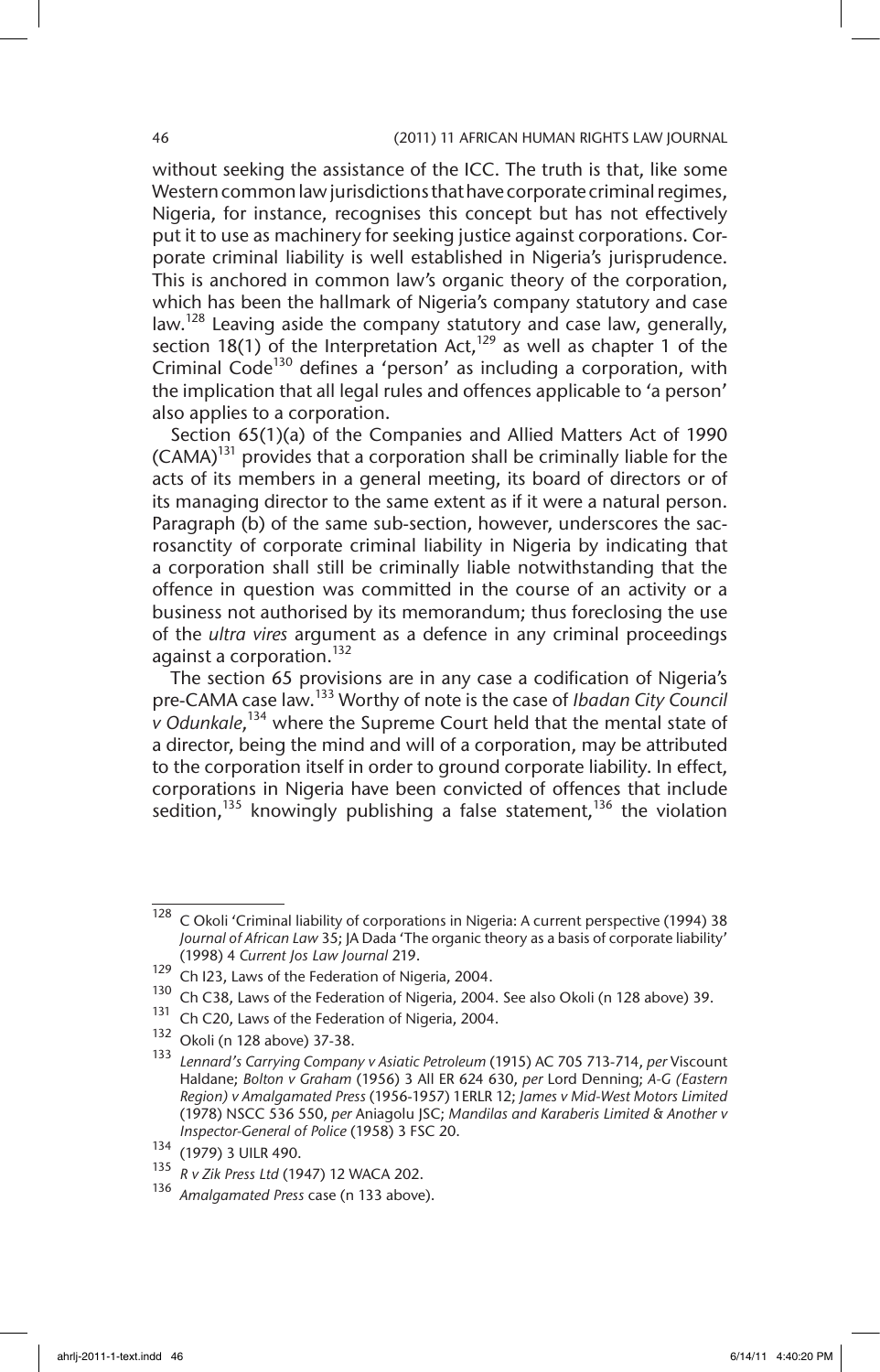ROLE OF INTERNATIONAL CRIMINAL COURT IN NIGERIA'S NIGER DELTA REGION 47

of mining law, $137$  stealing by fraudulent conversion,  $138$  and intentionally harbouring prohibited goods contrary to the import prohibition order.<sup>139</sup> A post-CAMA decision of the Court of Appeal today represents a succinct statement of Nigerian jurisprudence on corporate criminal liability. The court in *Adeniji v State* clearly enunciated:<sup>140</sup>

There is no doubt therefore that the company could be made liable criminally for the actions of natural persons in control or with necessary authority and who are regarded as the alter ego of the company and such natural persons could be treated as the company itself. Corporations being a legal fiction can only act and think through their officials and servants. For the purpose of imposing criminal liability upon corporations other than vicarious responsibility, the conduct and accompanying mental state of senior officers, acting in the course of their employment, can be imputed to a corporation.

By implication of this decision, senior officers of a corporation, who are not necessarily the directors, can attract criminal sanctions for the corporation. But it is instructive to note that *Adeniji's case* also stated that a corporation could not be held criminally liable at the same time as the responsible officer, such that once the culpable conduct of an officer has been imputed to the corporation which is then found guilty, the officer is absolved from guilt.<sup>141</sup> In other words, the court failed to uphold the doctrine of 'lifting the veil' in a criminal case. 'Lifting the veil' is an age-long common law principle enshrined also in criminal case law,142 and particularly observed by the Supreme Court in *Mandilas and Karaberis Limited and Another v Inspector-General of Police*. 143 Besides receiving criticism from scholars, $144$  the decision on this issue may not represent the supreme law in the country by reason of judicial precedence. There has been an earlier Supreme Court decision (*Mandilas and Karaberis Limited*) to the contrary.

In any event, CAMA provides the grounds for holding oil TNCs criminally liable for their corporate malfeasance in the Niger Delta, which are the aftermath of officially-authorised actions. And there seems in theory to be no obstacle in prosecuting them. The same is the case

<sup>137</sup> *R v Attorneys for Anglo-Nigerian T in Mines Ltd* (1926) 9NLR 69.

<sup>138</sup> *Mandilas and Karaberis Limited's* case (n 133 above)

<sup>139</sup> *Board of Customs and Excise v Amaechi* (1978) 4 FRCR 169. See also L Ali *Corporate criminal liability in Nigeria* (2009) 127.

<sup>140</sup> (1992) 4 NWLR (Pt 234) 248 261, *per* Sulu-Gambari JCA.

 $^{141}$  n 140 above, 262-263.

<sup>142</sup> *DPP V Kent & Sussex Contractors Ltd* (1944) KB 46; *R v ICR Haulage Ltd* (1944) KB 551.

<sup>143</sup> See n 133 above.

<sup>144</sup> Okoli (n 128 above) 42-43.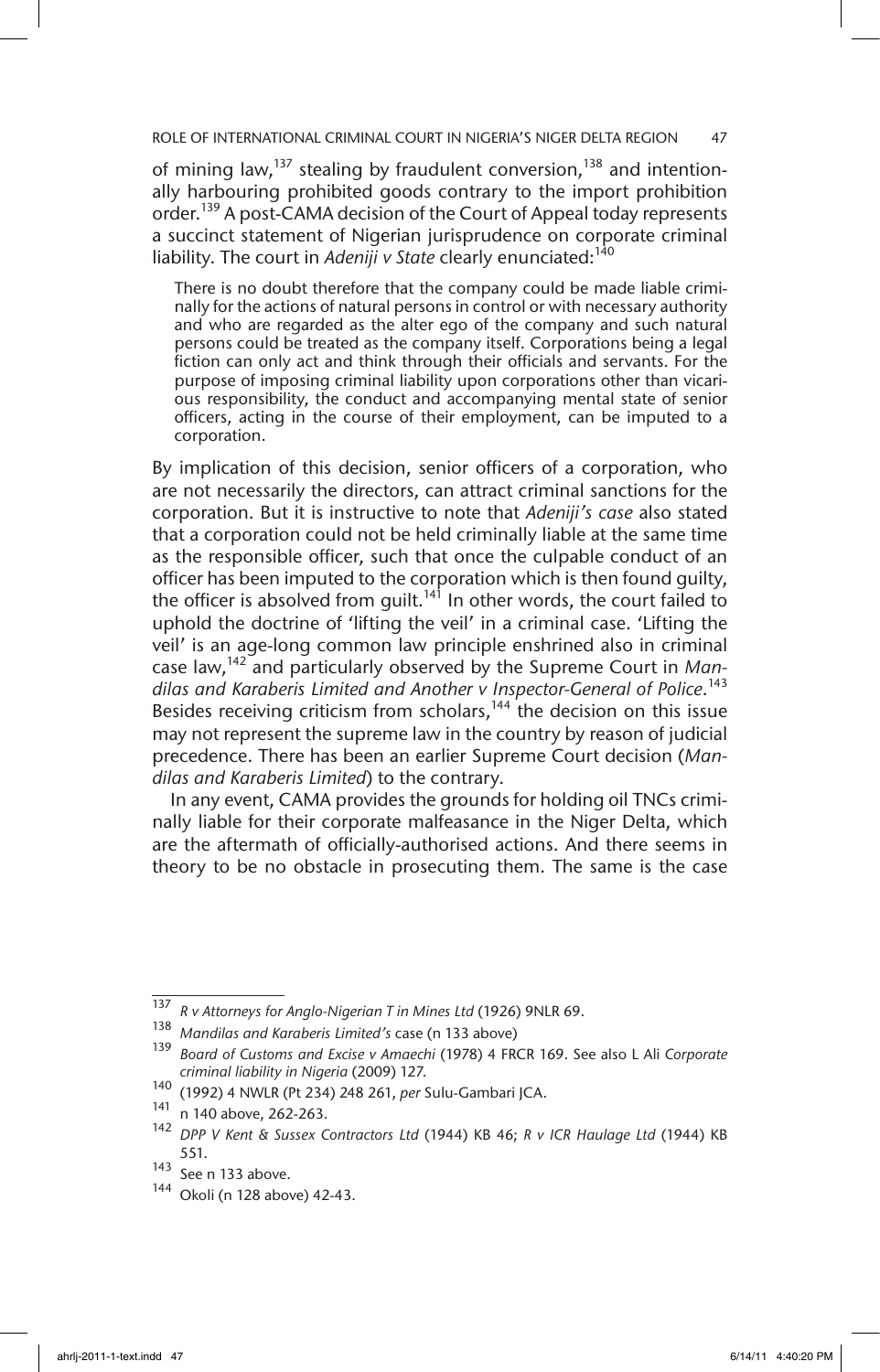with NNPC.<sup>145</sup> It is thought that the complexity factors (such as touching on causation, burden of proof and extra-territorial informational need), which are often argued as complicating the prosecution of TNCs, may not be in issue in the peculiar case of the Niger Delta where the crimes in question are location-specific and involve the physical and direct application of force to the people.<sup>146</sup> The complexity factors are not of general application, therefore, and depend on the typology of industry and the nature of the crime involved. They are best associated with TNCs in the health, pharmaceutical, financial and securities industries.<sup>147</sup>

Criminal prosecution is the highest level of state reprimand against an offending entity. Consequently, the joint venture alliance (and sometimes production-sharing contracts) between the Nigerian state (represented by NNPC) and the oil TNCs raises the question as well as suggesting why the Nigerian state has not mustered the courage to apply the strictest level of sanctions against entities in which it has vested an economic interest. While there is scope for private prosecution under Nigerian law, its application still lies much in the hands of the state who, through the office of the Attorney-General, must grant an official fiat before such private undertaking can commence.<sup>148</sup>

It may be recalled that it is in part the failure of states to rise above political and economic considerations and visit justice on atrocities committed within their territories that necessitated the creation of the

 $\frac{145}{145}$  While the prosecution of a government-owned corporation is tantamount to crown prosecuting crown, and as such difficult to conceptualise, the Nova Scotia Court of Appeal in *R v Canada* (Minister of Defence) (1993) 125 NSR (2d) 208 para 21 (NSCA) has clarified that as no one, including government and its departments, is above the law, it is entirely appropriate to prosecute government, especially where such prosecution is to punish an action that is particularly destructive to the environment (which is exactly the same case as in the Niger Delta). The Court explained this as follows: 'The respondents argued that the prosecution of Her Majesty in Right of Canada by Her Majesty in Right of Canada creates an absurdity. While there may be conceptual difficulties, these must yield to the principle that Her Majesty in Right of Canada or a Province is not above the law. When a statute that Parliament has made binding upon Her Majesty is violated in her name and on her behalf, the declarative effect of a finding of guilt is more important than the penalty imposed. This is particularly true when the statutory violation consists of an act destructive to the environment. Decoste J dealt with a similar argument in the *Environment Canada* case (*Department of the Environment, Canada v Department of Public Works, Canada*  (1992) 10 CELR (NS) 135 (C.Q.)).' Indeed, prosecution of a government corporation is not a novel phenomenon in Canada. The Alberta Ministry of Justice and Attorney-General, eg, has a well-established procedure for doing this, which particularly involves a private counsel conducting the prosecution. This is available at http:// justice.alberta.ca/programs\_services/criminal\_pros/crown\_prosecutor/Pages/prosecuting crown.aspx (accessed 20 March 2011).

 $146$  Ali (n 139 above) 193-194.

 $\frac{147}{148}$  As above.

See secs 174(b) & 211(1)(b) of the 1999 Constitution; sec 342 of the Criminal Procedure Act, ch C41, Laws of the Federation of Nigeria, 2004; *Fawehinmi v Akilu* (1987) 11/12 SCNJ 151 or (1987) 4 NWLR (Pt 797) 832; and *Attorney-General of Anambra State v Nwobodo* (1992) 7 NWLR (Pt 256) 711.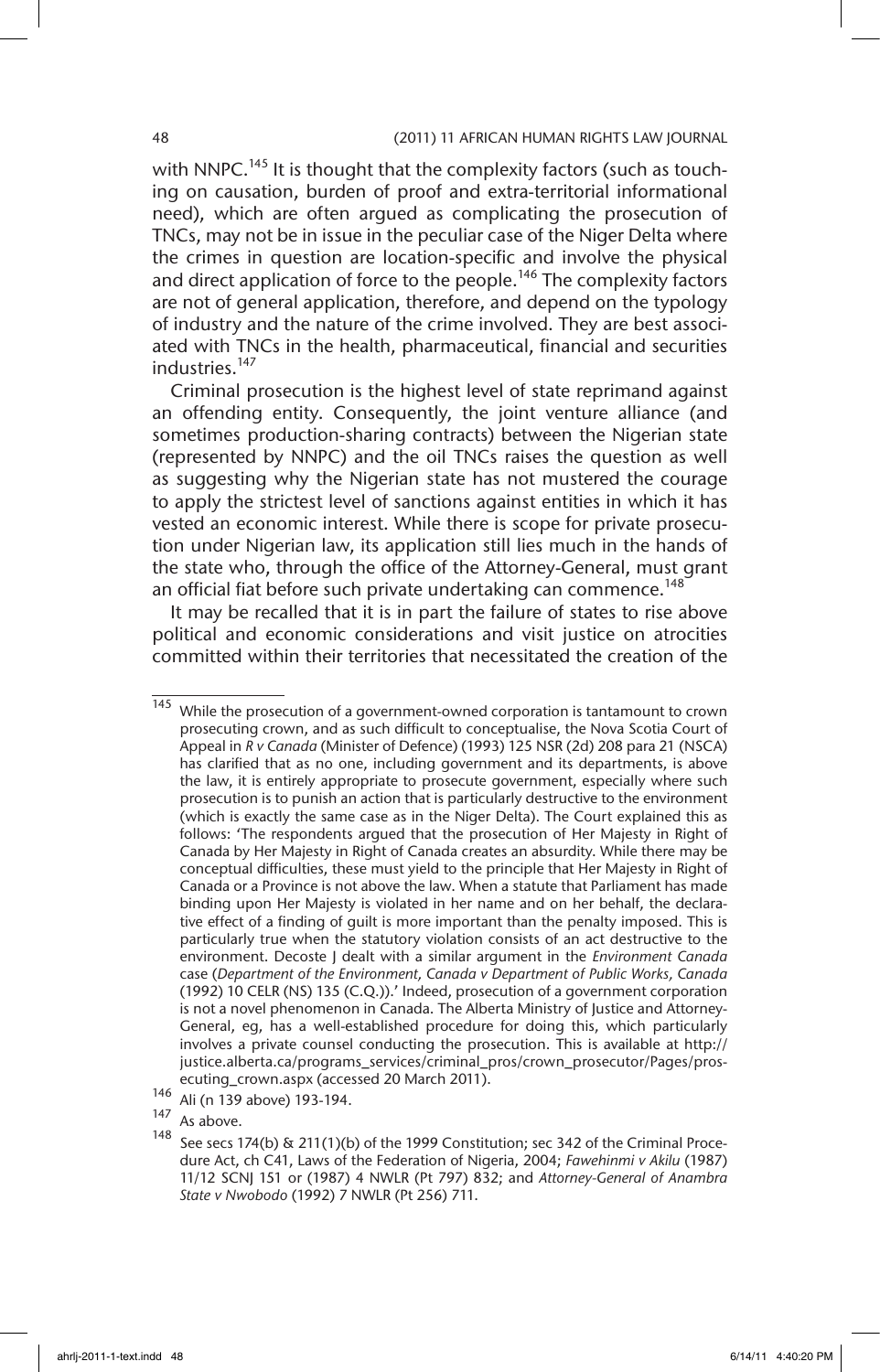ICC, not that the states do not have appropriate criminal regimes for the designated offences. *A fortiori,* the necessity of subjecting TNCs to the jurisdiction of the ICC is canvassed not because host states such as Nigeria do not have appropriate corporate criminal regimes, but because the use of such domestic criminal regimes to secure justice for victims of these crimes is seemingly undermined by factors that relate to political and economic considerations, as well as corruption.

The ICC is a permanent tribunal established to prosecute individuals for genocide, crimes against humanity and war crimes. Crimes of aggression will also fall under its jurisdiction after 1 January 2017.<sup>149</sup> The Court came into being on 1 July 2002, the date on which its founding treaty, the Rome Statute of the International Criminal Court,<sup>150</sup> entered into force. The Statute was adopted at a diplomatic conference in Rome on 17 July 1998. Although the Court may take its proceedings anywhere in the territory of state parties, its official seat and headquarters are in The Hague, Netherlands. The jurisdiction of the ICC extends to crimes committed on or after 1 July 2002 and only to cases where the accused is a national of a state party, where the alleged crime took place within the territory of a state party; or where a situation is referred to the Court by the United Nations Security Council.<sup>151</sup>

Essentially, the ICC complements existing national judicial systems and only exercises its jurisdiction where a national jurisdiction is unwilling or unable to investigate or prosecute designated crimes.<sup>152</sup> This is the idea encapsulated in the ICC's 'complementarity principle'.<sup>153</sup> Some scholars have attempted to give a narrow interpretation to this principle by arguing that the underlying intention of the Rome Statute

 $\frac{149}{149}$  At the Review Conference of the Rome Statute concluded on 11 June 2010 in Kampala, Uganda, the Conference adopted a resolution by which it amended the Rome Statute so as to include a definition of the crime of aggression. But the actual exercise of jurisdiction over this offence by the ICC is subject to a decision to be taken after 1 January 2017 by the same majority of state parties, as required for the adoption of an amendment to the Statute. See International Criminal Court 'Review Conference of the Rome Statute Concluded in Kampala' http://www.icc-cpi.int/menus/icc/ press%20and%20media/press%20releases/press%20releases%20%282010%29/ review%20conference%20of%20the%20rome%20statute%20concludes%20in%20 kampala (accessed 20 March 2011). See, particularly, the text of the Assembly of States Parties (ASP) Resolution RC/Res 6 adopted at the 13th plenary meeting on 11 June 2010, http://www.icc-cpi.int/iccdocs/asp\_docs/Resolutions/RC-Res.6-ENG. pdf (accessed 20 March 2011).

<sup>&</sup>lt;sup>150</sup> The treaty is also referred to as the International Criminal Court Statute or just the Rome Statute.

<sup>151</sup> Arts 12 & 13.

<sup>&</sup>lt;sup>152</sup> Art 17. See, generally, I Cameron 'Jurisdiction and admissibility issues under the ICC Statute' in D McGoldrick *et al* (eds) *The Permanent International Criminal Court: Legal and policy issues* (2004) 65; International Criminal Court 'ICC at a glance' http:// www.icc-cpi.int/menus/icc/about%20the%20court/icc%20at%20a%20glance/icc %20at%20a%20glance?lan=en-GB (accessed 20 March 2011).

<sup>153</sup> MM El Zeidy *The principle of complementarity in international criminal law: Origin, development and practice* (2008) 157.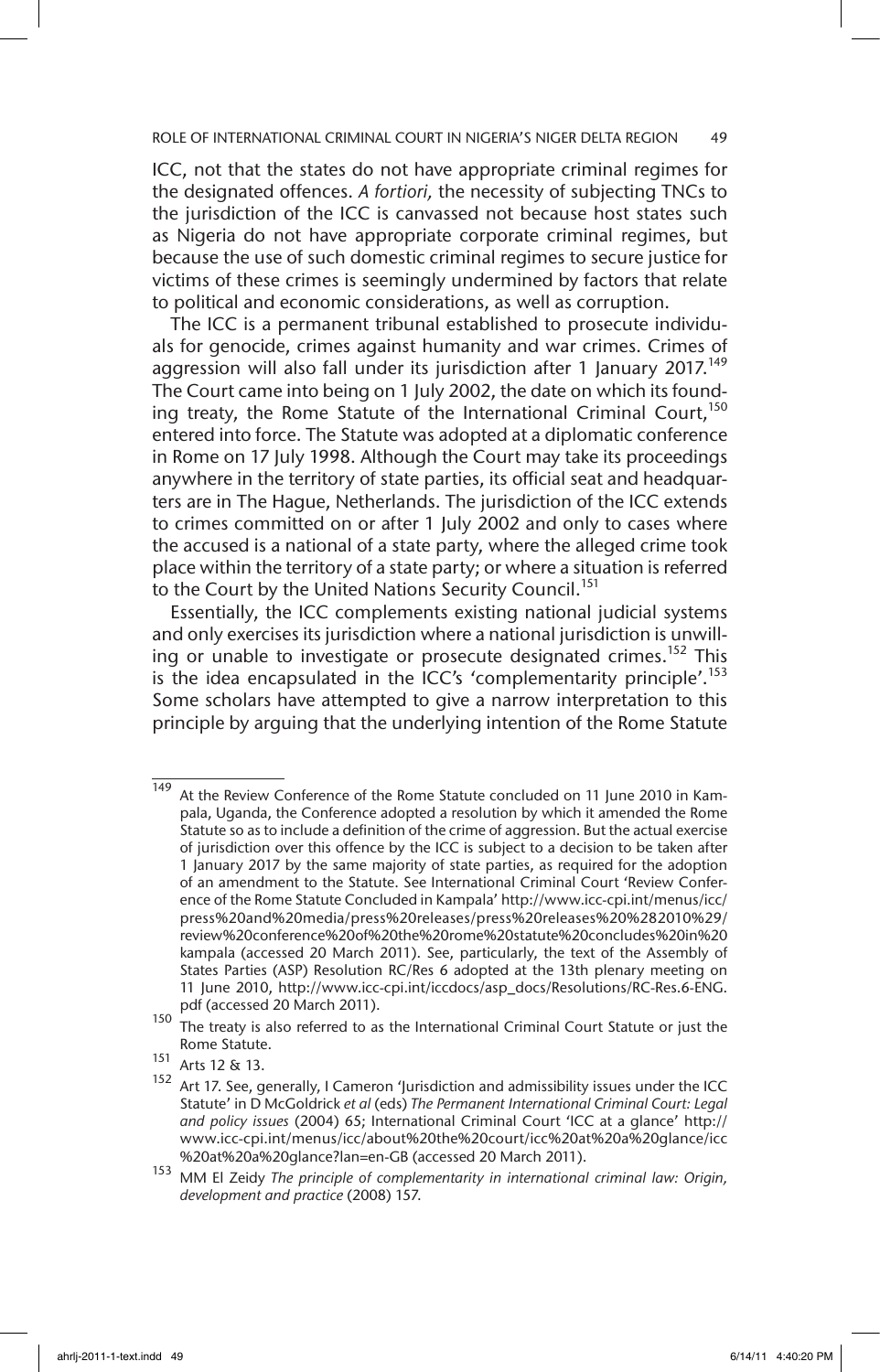is to encourage national jurisdictions to prosecute international crimes so that, unless there is a total or substantial collapse or unavailability of a state's national judicial system, the 'unwilling' or 'unable' condition in article 17 cannot be said to have been met to warrant prosecution by the ICC.154 This narrow interpretation is untenable. Rather, the cardinal objective of the Rome Statute is to annihilate international crimes by ensuring that every identified conduct that amounts to the designated crimes are surely, efficiently and effectively dealt with. The implication of a narrow interpretation is to provide room for national jurisdictions to use clogging political machinery to undermine the Rome Statute. For instance, a state party with no intention to prosecute ICC crimes committed within its territory may argue that it has a judicial system capable of carrying out investigation and prosecution, so as to keep the ICC off the case, yet take no action itself.

Darryl Robinson, who himself drafted the text of article 17, has explained that the real test in the complementarity principle is to determine whether a state is investigating or prosecuting a case or has done so. Where there are no such national efforts at all, then the case becomes admissible for prosecution by the ICC.<sup>155</sup> In other words, on the occasion of a state's inaction or in the absence of a national proceeding, a case falls for prosecution by the ICC.<sup>156</sup> The explanation of the draftsman appeals to common sense. The unwillingness or inability on the part of a state can only be deciphered by inaction or scarcity of national proceedings.

Nigeria is a state party to the Rome Statute. It signed the treaty on 1 June 2000 and ratified it on 27 September 2001.<sup>157</sup> The treaty's implementation legislation, the Rome Statute of the International Criminal Court (Ratification and Jurisdiction) Bill, was passed by the National Assembly on 19 May 2005.<sup>158</sup> However, the legislation is yet to come into force as it has not yet received presidential assent.159 Notwithstanding the lack of presidential assent, the facts of the endorsement and ratification of the treaty are enough for the ICC to exercise immediate

<sup>154</sup> NN Jurdi 'Some lessons on complementarity for the International Criminal Court Review Conference' (2009) *South African Year Book of International Law* 28 29-30. See also NN Jurdi 'The prosecutorial interpretation of the complementarity principle: Does it really contribute to ending impunity on national level?' (2010) 10 *International Criminal Law Review* 73.

<sup>155</sup> D Robinson 'The mysterious mysteriousness of complementarity' (2010) 21 *Criminal Law Forum* 67 68. For more discourse on complementarity, see MA Newton 'Complementarity: Domestic jurisdiction consistent with the Rome Statute of the International Criminal Court' (2001) 167 *Military Law Review* 20.

 $\frac{156}{157}$  Robinson (n 155 above) 102.

<sup>157</sup> See the official website of the Coalition for the International Criminal Court, http:// www.iccnow.org/?mod=country&iduct=128 (accessed 21 March 2011).

<sup>158</sup> AM Jimoh 'Senate ratifies International Criminal Court treaty' *The Guardian* 20 May 2005 http://groups.yahoo.com/group/Naija-news/message/3723 (accessed 21 March 2011).

<sup>159</sup> See n 157 above.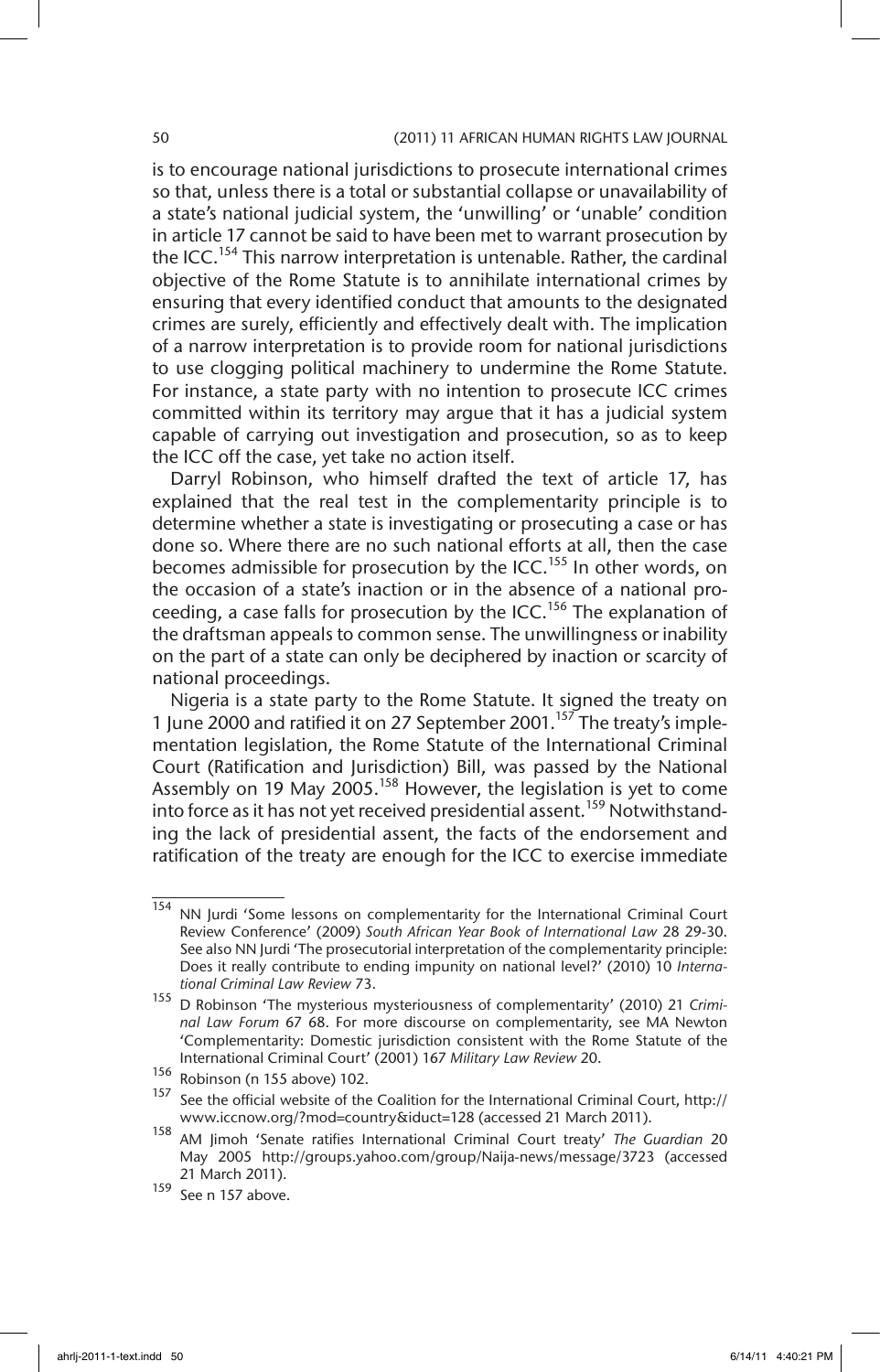ROLE OF INTERNATIONAL CRIMINAL COURT IN NIGERIA'S NIGER DELTA REGION 51

jurisdiction over international crimes committed within Nigerian territory.

The fundamental reason for considering that the ICC is appropriately positioned to act also as a criminal court for TNCs is that the ICC is an uninterested third party (unassociated with neither the host nor home state) to whom grievances of human rights violations can be lodged by victims. It would thus be in a position to act without being influenced by any form of economic considerations that often dominate the decisions of the current state officials to check the atrocious activities of the TNCs. Another attractive feature is that the ICC is a permanent body and has developed procedures for receiving complaints, investigating and prosecuting crimes, and is already accustomed to the imposition of fines, the confiscation of the proceeds of crime and reparations for victims.<sup>160</sup> Thus, the ICC will face little difficulty in devising an appropriate and uniformly-acceptable system of sanctions for TNCs.

A challenge to extending the ICC's jurisdiction to TNCs, however, is the issue of the non-recognition of corporate criminal liability by some state parties to the treaty, also the reason behind the failure at the Rome Conference to extend the ICC's jurisdiction over corporations. The original draft ICC Statute contained a proposal in article 23 that brings corporations within the jurisdiction of the Court. The provisions are the following: $161$ 

- (5) The Court shall also have jurisdiction over legal persons, with the exception of states, when the crimes committed were committed on behalf of such a legal person or by their agencies or representatives.
- (6) The criminal responsibility of legal persons shall not exclude the criminal responsibility of natural persons who are perpetrators or accomplices in the same crimes.

This proposal was eventually dropped from the body of the Statute as the majority of the delegates failed to support it, especially those delegates whose national law did not recognise corporate criminal liability. These delegates were particularly concerned about the uncertainty created by the proposal on the operation of the ICC's complementary jurisdiction when the concept of corporate criminal liability was unknown in their national laws.<sup>162</sup> In other words, the delegates were bent on avoiding a situation where it could be argued that because a state failed to prosecute a corporation, the ICC automatically descends on the corporation by virtue of article 17. The prevailing opinion therefore was that granting the ICC jurisdiction over corporations when corporate criminal liability was not recognised in all the state parties had the effect of rendering the complementarity principle in the Statute

 $\frac{160}{160}$  K Haigh 'Extending the International Criminal Court's jurisdiction to corporations: Overcoming complementarity concerns' (2008) 14 *Australian Journal of Human Rights* 199 200.

<sup>161</sup> Quoted from Haigh (n 160 above) 202.

<sup>162</sup> Haigh (n 160 above) 203.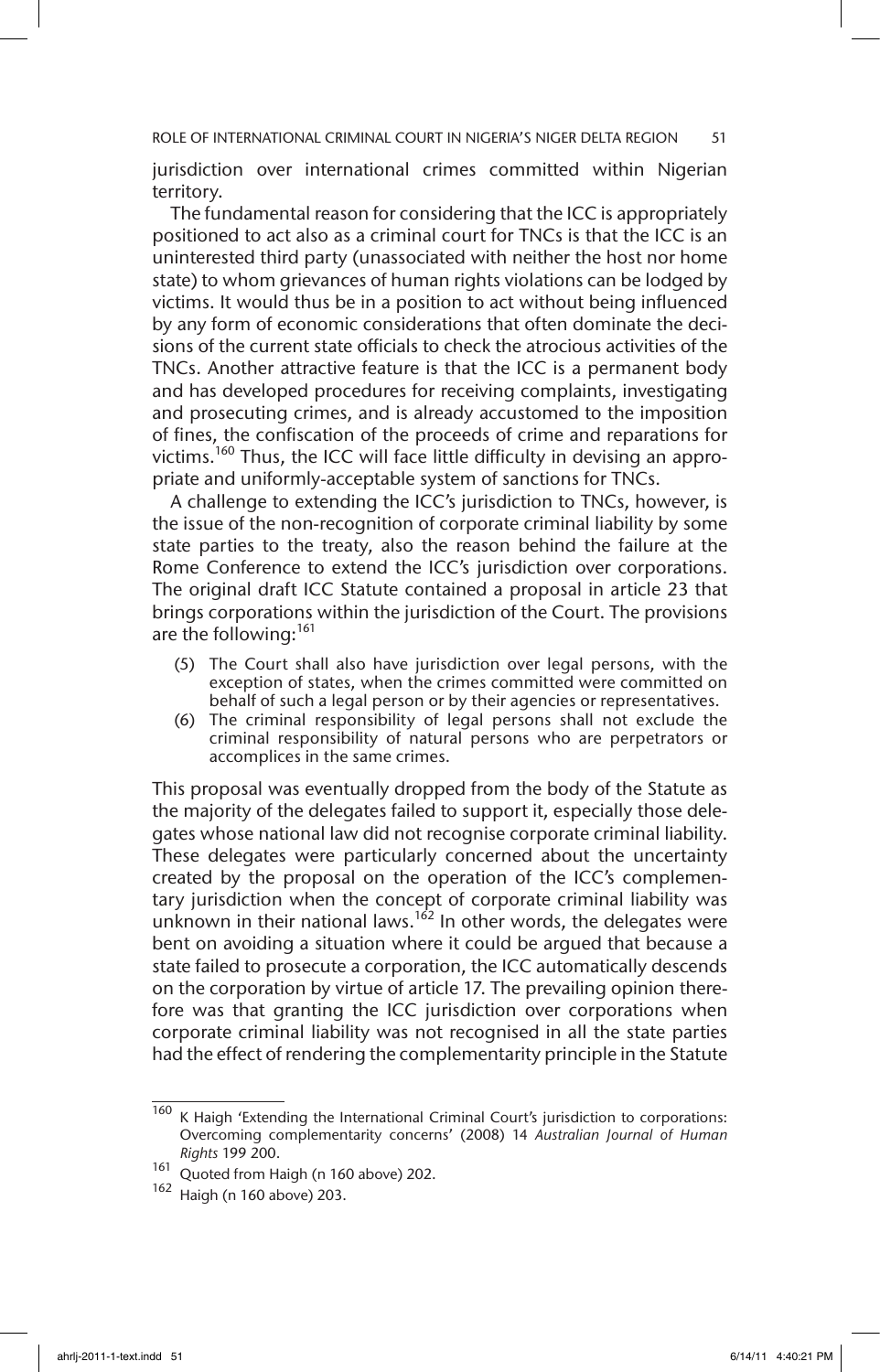$impracticable.<sup>163</sup>$  The proposal was further opposed because of concerns about how the indictment would be served, the representation of the corporation, the presentation of evidence and how corporate intent would be deciphered.<sup>164</sup>

I am inclined to agree with Kyriakakis that the complementarity principle in the Rome Statute would not be threatened by a proposal to extend the ICC's jurisdiction to corporations. The arguments canvassed as the basis for opposing the extension of the jurisdiction of ICC to TNCs, are untenable. Indeed, complementarity concerns were merely used as a cover for states' anxiety about how competing tension between state sovereignty and the international criminal justice would be resolved if the ICC's jurisdiction stretched to TNCs.<sup>165</sup>

A number of UN conventions have already recognised corporate criminality at the international level. The United Nations Convention for the Suppression of the Financing of Terrorism,<sup>166</sup> the United Nations Convention Against Transnational Organised Crime and its Protocols,<sup>167</sup> and the United Nations Convention Against Corruption<sup>168</sup> all recognise international corporate criminal liability.<sup>169</sup> Unlike the ICC Statute, these Conventions give each state party the liberty to determine how it holds a legal person to account for its actions that contravene the Conventions. This may be by means of either criminal, civil or administrative proceedings. The logical implication of these Conventions, as Haigh clearly explains, is that it enables state parties to recognise corporate criminality at the international level, even if the state does not recognise such corporate criminal liability under its domestic law.<sup>170</sup> This approach thus gives room for international treaties that recognise and regulate international corporate criminal conduct to be settled, irrespective of differences in states' national legal systems regarding the notion of corporate criminality.<sup>171</sup> Haigh further stresses that a state which does not recognise corporate criminal liability under its

 $\frac{163}{163}$  As above. See also K Ambos 'General principles of criminal law in the Rome Statute' (1997) 10 *Criminal Law Forum* 1 7.

 $\frac{164}{165}$  Haigh (n 160 above) 203.

<sup>1</sup> Kyriakakis 'Corporations and The International Criminal Court: The complementarity objection stripped bare' (2008) 19 *Criminal Law Forum* 115 118 142. See also Haigh (n 160 above) 205.

<sup>166</sup> Adopted by the United Nations General Assembly in Resolution 54/109 of 9 December 1999.

<sup>&</sup>lt;sup>167</sup> Adopted by the United Nations General Assembly in Resolution 55/25 of 15 November 2000 and opened for signature at the High-Level Political Signing Conference held in Palermo, Italy, 12-15 December 2000. It is also referred to as the Palermo Convention.

<sup>168</sup> Adopted by the United Nations General Assembly in Resolution 55/61 of 4 December 2000.

 $\frac{169}{170}$  Haigh (n 160 above) 206.

 $\frac{170}{171}$  As above.

As above.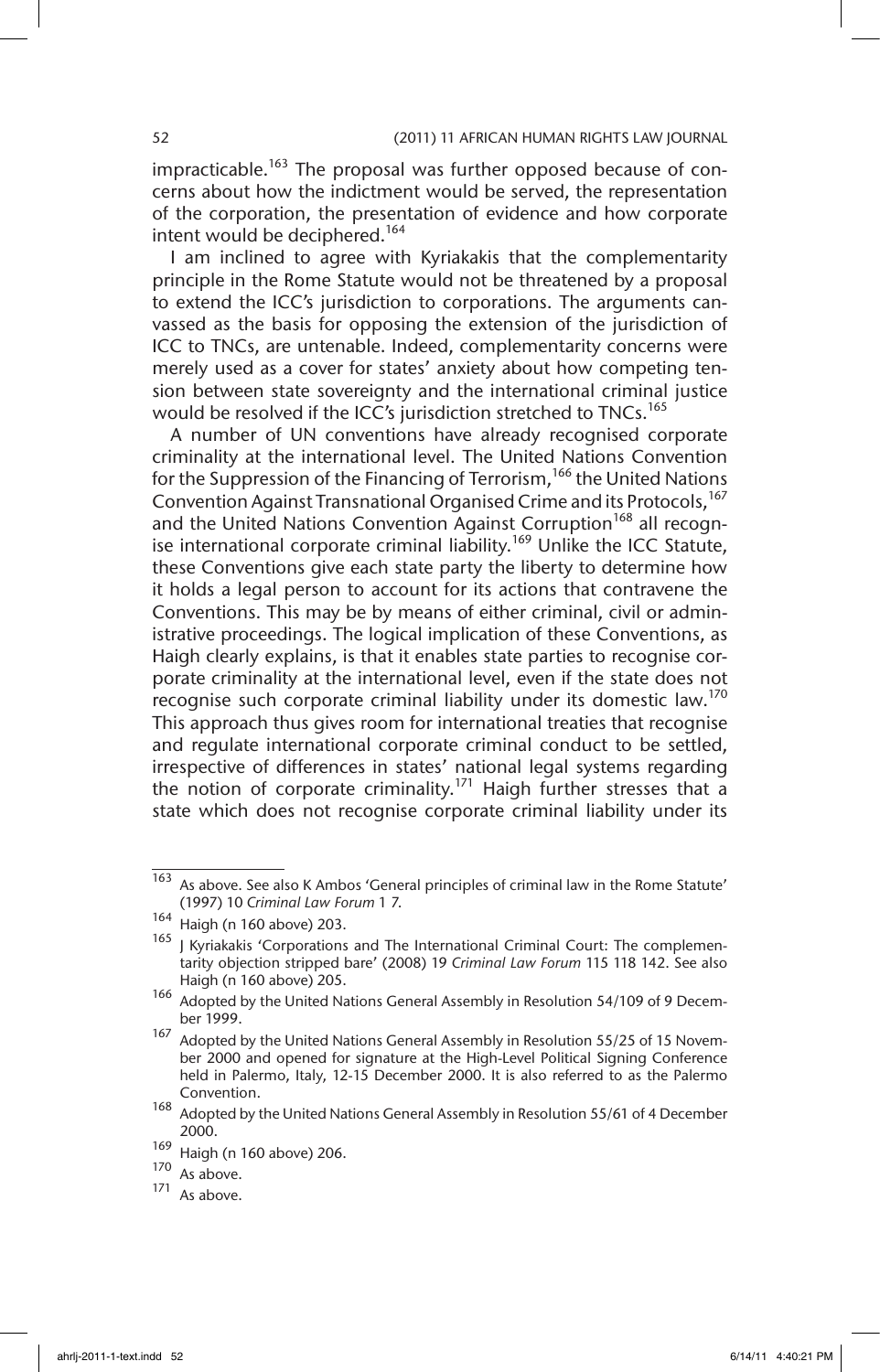domestic law may still be a party to the Conventions and, by taking appropriately effectual civil or administrative action against a corporation, may comply with its obligations under the Conventions.<sup>172</sup>

The positive impact of the Conventions discussed above upon the present ICC debate is that, as corporate criminal liability has already been recognised in those Conventions, it is no longer an entirely new concept to international law or to state parties that opposed its introduction into the Rome Statute. The example from those Conventions may be copied for the Rome Statute. However, to give each state party leave to determine the way in which it will hold a corporation to account for its criminal actions that breaches the Statute would produce a similarly poor result as the present situation, because it boils down to leaving the regulation of the activities of TNCs in the hands of states. But I consider that striking a middle ground to this would suffice.

A provision extending the ICC's jurisdiction to corporate entities should be reintroduced in the Rome Statue with an option for state parties to ratify the Statute as a whole (that is, including the part of the Statute that extends the ICC's jurisdiction to corporations) or in part (excluding the part of the Statute that extends the ICC's jurisdiction to corporations). Thus, where a state party ratifies the Statute as a whole, TNCs within its territory become subject to the ICC and can be prosecuted at the ICC if they fall short of the expectations of the Rome Statute. In such an event, weak Third World countries like Nigeria would ratify the Statute as a whole. Where this happens, the ICC will be at liberty, under the complementarity principle, to swing into action where Nigeria fails to prosecute the TNCs' malfeasance.

Haigh equally suggests an exception-based approach to extending the ICC's jurisdiction to corporations.<sup>173</sup> By this approach, the ICC's jurisdiction may be extended to all corporations but with specific exception for corporations incorporated in states the domestic laws of which do not recognise corporate criminality. The pitfall of this approach, however, is that it would create an absurd scenario. For instance, two different TNCs registered in two different countries violate human rights in a Third World country like Nigeria, which amounts to a crime under the ICC Statute. If the domestic law of the home state of one of the corporations recognises corporate criminal liability and it is not recognised in the domestic law of the home state of the other corporation, then two different outcomes will emerge following the exception-based approach. One corporation would face prosecution at the ICC while the other will not. This outcome would not be welcomed.

Again, the other concerns raised by the delegates at the Rome Conference<sup>174</sup> who were opposed to extending the ICC's jurisdiction

 $\overline{172}$  As above.

<sup>173</sup> Haigh (n 160 above) 211.

<sup>174</sup> This refers to the international conference in Rome at which the ICC Statute was deliberated.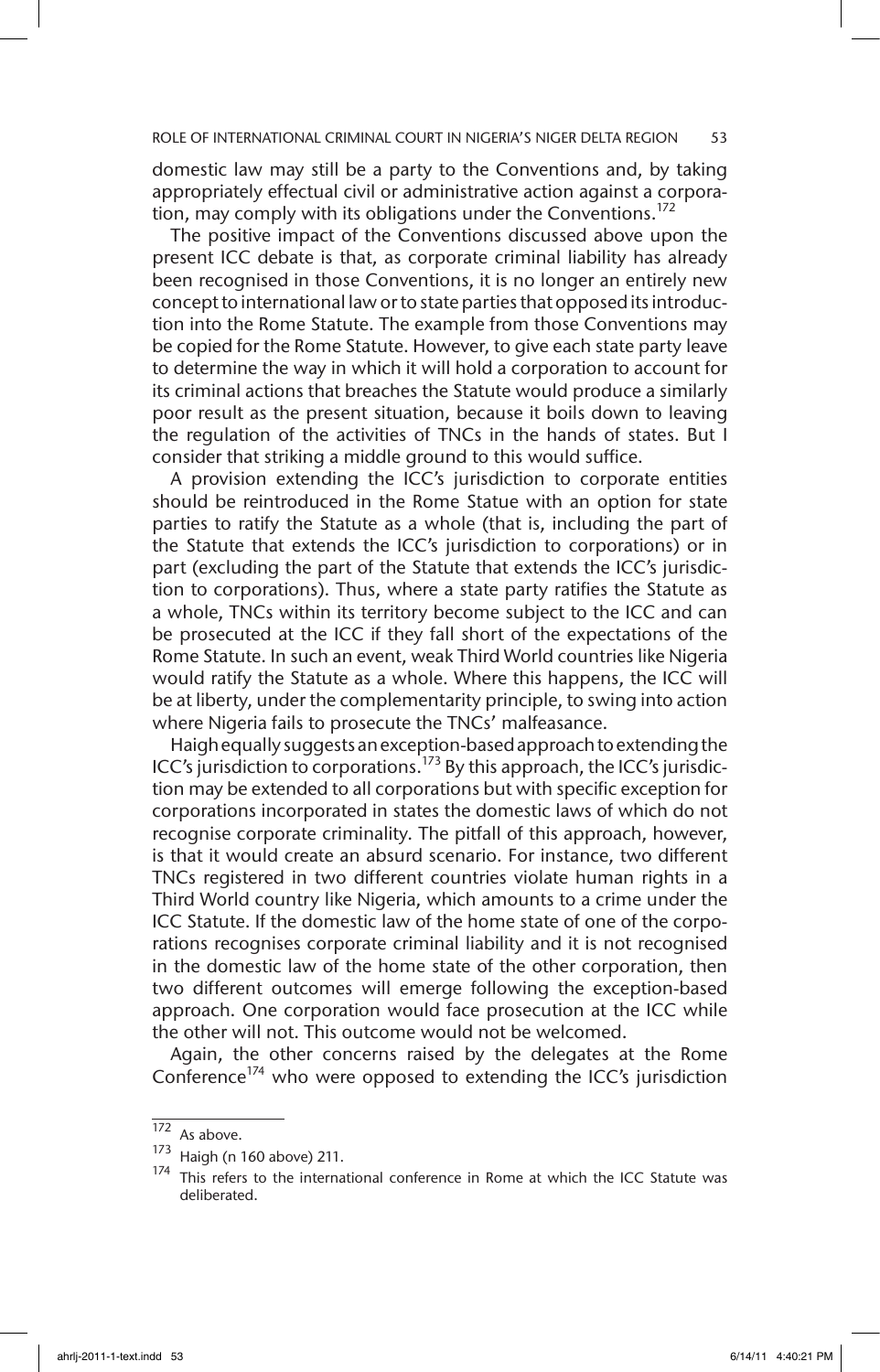to corporations, that is to say, the concerns about how indictments would be served, the representation of the corporation, the presentation of evidence and how corporate intent would be deciphered, are without substance. These issues are minute and peripheral matters that can easily be fixed by adapting a range of domestic laws.<sup>175</sup> As well, supposing there is inconsistency, a *lacuna* in the provisions, or friction between international law (the Statute) and the domestic law of a state party on these issues, devising an appropriate compromise would not be a difficult task.

Regarding corporate intent, for instance, a good compromise can be seen in an articulated proposal for ICC jurisdiction over juridical persons, contained in a Working Paper presented by the French delegation at the Rome Conference. It reads as follows: $176$ 

5 Without prejudice to any individual criminal responsibility of natural persons under this Statute, the Court may also have jurisdiction over a juridical person for a crime under this Statute.

 Charges may be filed by the prosecutor against a juridical person, and the Court may render a judgment over a juridical person for the crime charged if:

- (a) the charge filed by the prosecutor against the natural person and the juridical person alleges the matters referred to in subparagraphs (b) and (c); and
- (b) the natural person charged was in a position of control within the juridical person under the national law of the state where the juridical person was registered at the time the crime was committed; and
- (c) the crime was committed by the natural person acting on behalf of and with the explicit consent of that juridical person and in the course of its activities; and
- (d) the natural person has been convicted of the crime charged.

For the purpose of this Statute, 'juridical person' means a corporation whose concrete, real, or dominant objective is seeking private profit or benefit, and not a state or other public body in the exercise of state authority, a public international body or an organisation registered and acting under the national law of a state as a non-profit organisation

6 The proceedings with respect to a juridical person under this article shall be in accordance with this Statute and the relevant Rules of Procedure and Evidence. The prosecutor may file charges against the natural and juridical persons jointly or separately. The natural person and the juridical person may be jointly tried.

<sup>&</sup>lt;sup>175</sup> Eg, the Nigeria's CAMA at secs 78 and 65 makes provisions relating to the service of processes on a corporation, and establishment of corporate intent respectively.

A/Conf/183/WGGP/L5Rev2, 3 July 1998. But see A Clapham 'The question of jurisdiction under international criminal law over legal persons: Lessons from the Rome Conference on an International Criminal Court' in Kamminga & Zia-Zarifi (n 18 above) 139 150; C Chiomenti 'Corporations and the International Criminal Court' Global Working Paper 01/05, Symposium: Transnational Corporations and Human Rights, New York University Law School, New York http://www.law.nyu.edu/ global/ workingpapers/2005/ECM\_DLV\_015787 (accessed 21 March 2011).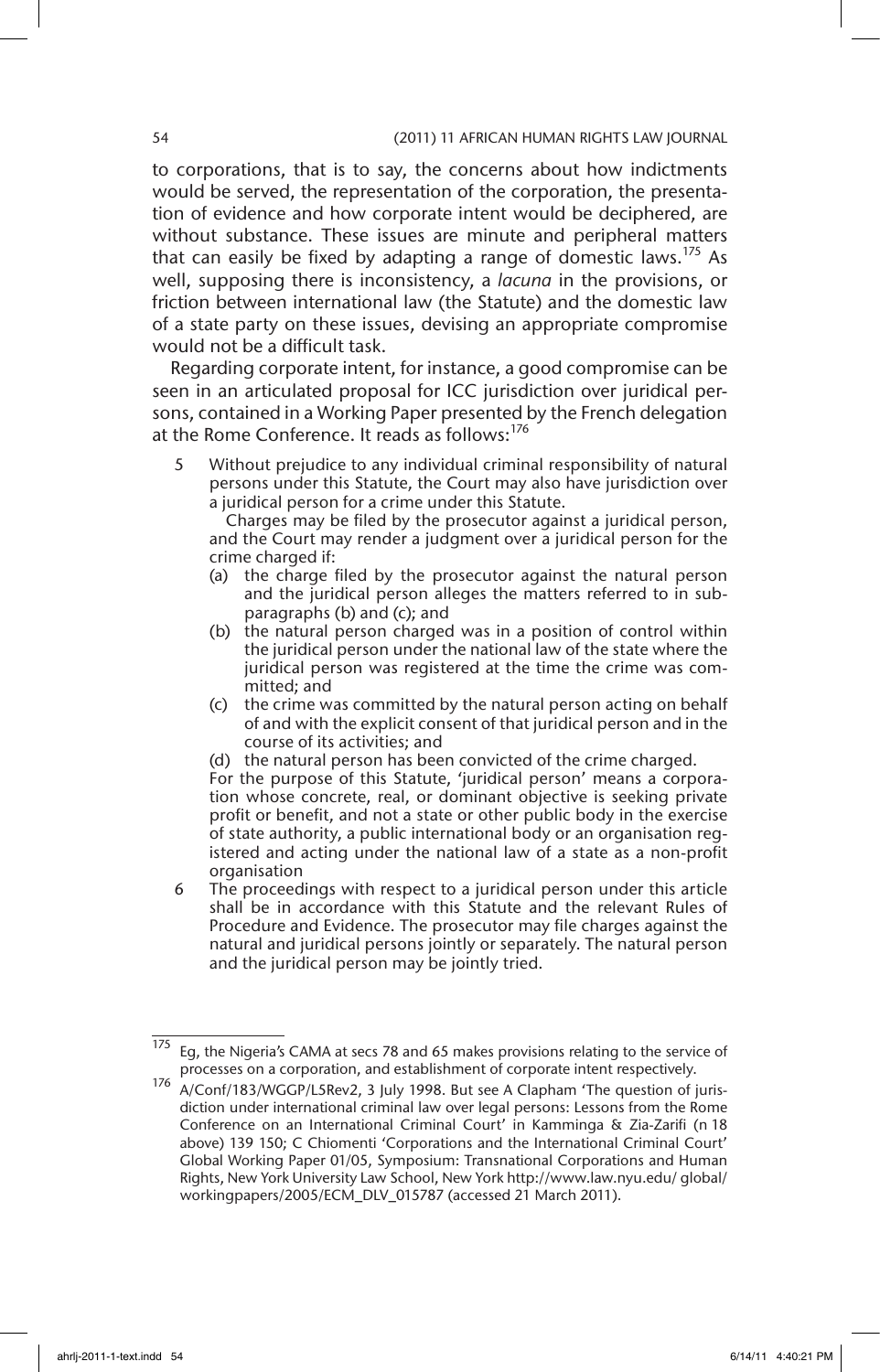If convicted, the juridical person may incur the penalties referred to in article 76. These penalties shall be enforced in accordance with the provisions of article 99.

The above proposal presents a much-desired compromise. It is also encouraging, considering that it comes from a civil law jurisdiction. It is an indication that if there is a 'will' to advance corporate criminality under international law, differences in national laws will not pose any significant obstacles. The Rome Statute turned seven on 1 July 2009, and as such became due for general amendments and reviews.<sup>177</sup> Consequently, a Review Conference was held in the summer of 2010 which yielded some positive results. The Conference particularly adopted a resolution by which it included the crime of aggression within the scope of the ICC's jurisdiction.<sup>178</sup> Although the issue of corporate criminal liability was not discussed by the Conference, it is thought that with the door opening for amendments or reviews, corporate criminal liability will secure a place within the body of the Rome Statute in the future.

There appears to be a serious element of international politics and/ or protection of economic interests in the whole ICC process. It was no big issue to negotiate the three UN Conventions mentioned above that recognise corporate criminal liability at the international level. They specifically serve the interest of the Western economic bloc. Transnational organised crime, terrorism and its financing, specifically, are crimes that are often targeted at Western economies. Those Conventions do not only target individual actors, but they equally punish any corporation that is used as a cover or shield in perpetrating those crimes. A serious commitment to combat and suppress those crimes drove the making of those Conventions.

It has been different altogether when it came to punishing corporations, national and transnational alike, whose atrocious operations amount to what can ordinarily be described as offences within the definitions of the ICC Statute. Corporate violations of human rights in poor Third World host states by Western-owned TNCs can only be checked and punished by extending the ICC's jurisdiction to these entities. The only reason why the initiative to take this step fails is that the human rights violations take place in poor Third World countries who are not members of the Western economic bloc, and the corporations involved represent and advance the economic interests of the same Western economic bloc.<sup>179</sup>

 $\frac{177}{178}$  Chiomenti (n 176 above) 6.

See n 149 above.

 $179$  The double standard of the industrialised Western world is the reason why these nations fail to use extraterritorially the same legal regime that they use at home to enforce corporate integrity among their TNCs. See J Clough 'Punishing the parent: Corporate criminal complicity in human rights abuses' (2007-2008) 33 *Brook Journal of International Law* 899. Australia may be taking the lead in attempting to punish corporations for criminal activities outside Australia when it introduced new